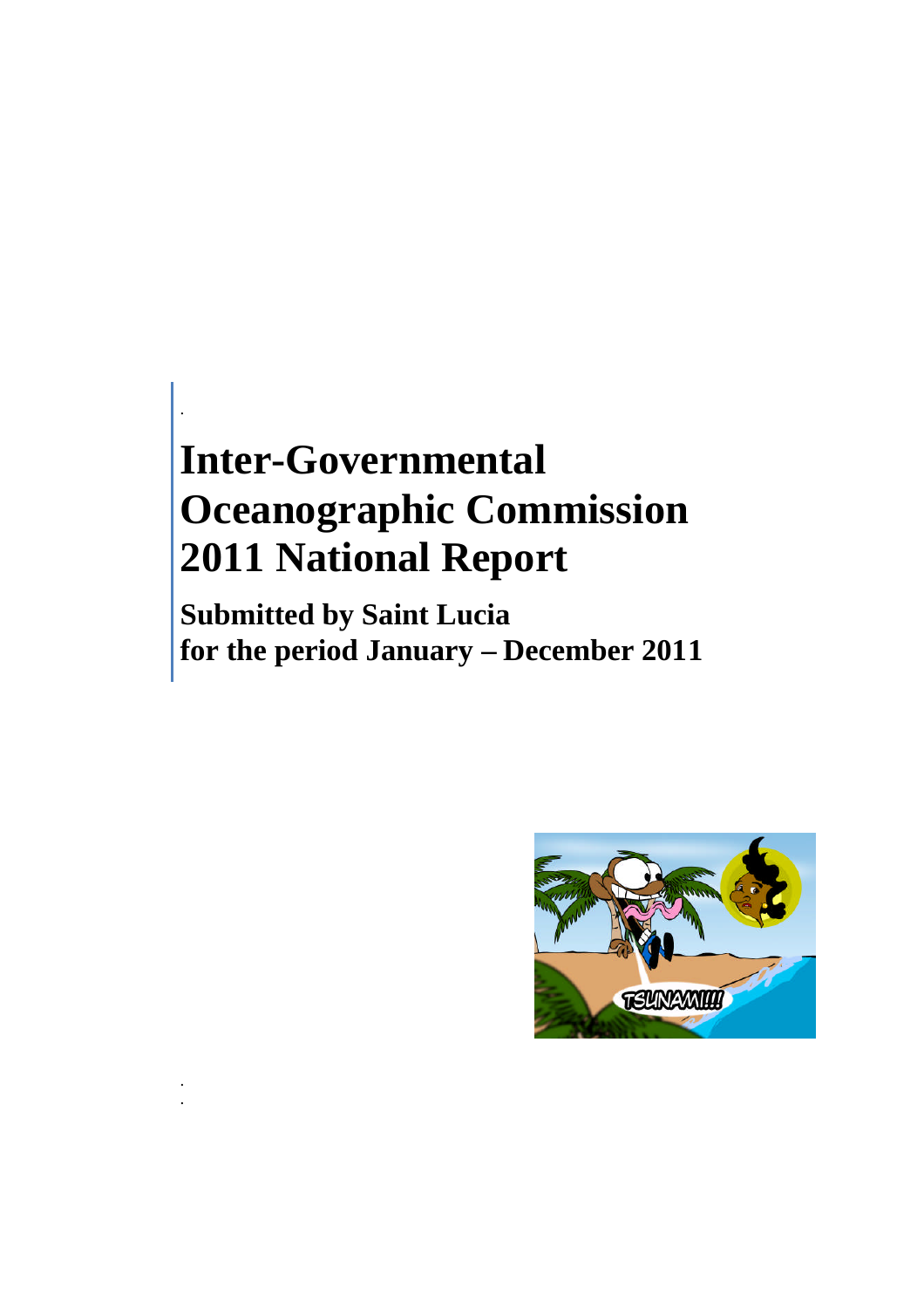### **BASIC INFORMATION**

### **1. ICG/CARIBE EWS Tsunami National Contact**

(*Person representing country in the coordination of international tsunami warning and mitigation activities)*

Organization: National Emergency Management Organization

### **2. ICG/CARIBE EWS Tsunami Warning Focal Point**

Person, agency or organization with primary responsibility for receiving messages issued by PTWC or CARIBE EWS warning centers, and for issuing tsunami event information within their country. This information is provided in full using the CARIBE EWS Form for designating or updating Tsunami Warning Focal Point (TWFP) provided in the *"Communication Plan for the Interim Tsunami Advisory Information Service to the Caribbean Sea and Adjacent Regions"*

Responsible Organization: Saint Lucia Meteorological Service

**National Tsunami Warning Centre (if different from the above)**

Pacific Tsunami Warning Centre

### **3. Tsunami Advisor(s), if applicable**

*(Person, Committee or Agency managing Tsunami Mitigation in country)*

Responsible Organization: Seismic Research Centre of the University of the West Indies

#### **4. Local Tsunami Procedures. (if a local tsunami hazard exists)**

a. What organization identifies and characterizes tsunamigenic events in the immediate source area?

The Pacific Tsunami Warning Centre (PWTC) is currently responsible for identifying and characterizing tsunamigenic events and disseminating warning/information messages on associated threats to the Focal Point (Saint Lucia Meteorological Services). The messages are sent simultaneously on the Global Telecommunications System (GTS) and to relevant SMS and e-mail recipients.

b. What is the threshold for declaring a potential local tsunami emergency?

| $M7.0 - M7.7$ | Depth less than 100KM |                       |
|---------------|-----------------------|-----------------------|
| M7.8 and up   | Depth less than 100KM | Depth more than 100KM |

- c. What organization acts on the information provided by the agency responsible for characterizing the potential local tsunami threat?
	- Action by Saint Lucia Met Service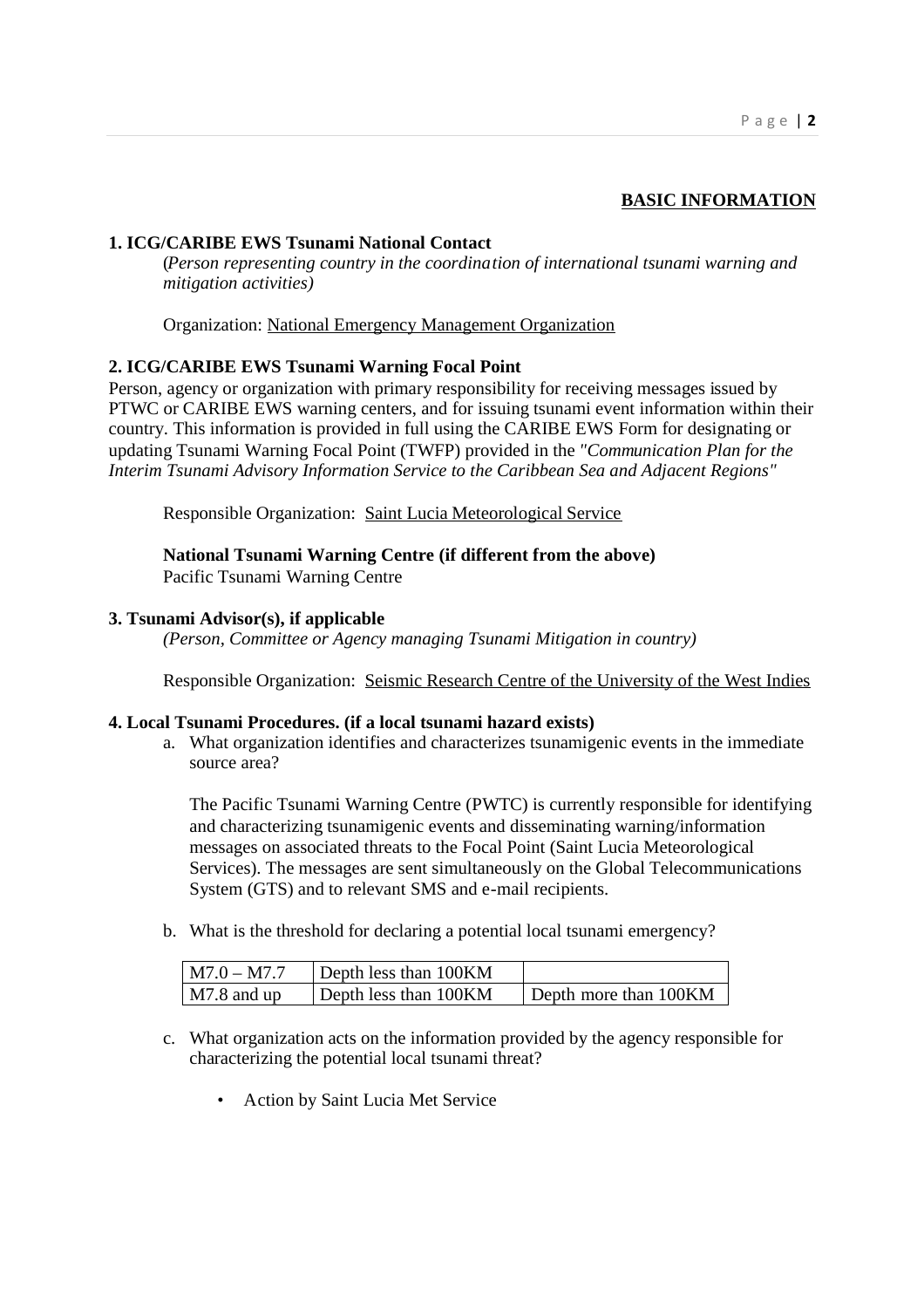- d. How is the emergency situation terminated?
	- Saint Lucia Met Service issues all clear based on cancellation from PTWC

### **5. Distant Tsunami Procedures (when distant tsunami hazard exists)**

a.What organization becomes aware of tsunamigenic events from a distant source?

Saint Lucia Met Service from PTWC

b. What action does this organization take with regard to tsunamigenic events from a distant source?

Contact NEMO Secretariat

- c. What are the criteria for initiating tsunami mitigation procedures?
- d. What actions were taken in response to warnings issued by PTWC during the intersessional period?
	- i. Inform the Prime Minister
	- ii. Call a meeting of Advisory Council
	- iii. Issue orders to:
		- $\blacksquare$  Initiate shut down of country
		- **Mandatory Evacuation Ordered**

#### **6. National Sea Level Network**

*Please include a table with position and description of stations/sensors, and a map,*

| <b>STATION</b><br><b>NAME</b> | <b>LOCATION</b>     | <b>LAT</b>           | <b>LONG</b>         | <b>SENSORS</b>                                                                                |
|-------------------------------|---------------------|----------------------|---------------------|-----------------------------------------------------------------------------------------------|
| Ganter's Bay<br>(CPACC)       | Castries<br>Harbour | $14^{\circ}$ 01.20 N | $61^{\circ}00.06$ W | Tide gauge, Water<br>thermometer, Ord.<br>Thermometer,<br>Barometer, Rain gauge,<br>Wind, RH. |

### **7. Information on Tsunami occurrences**

*Please include sea level observations, pictures, wave arrival descriptions, public, media, or other responses to warnings, lessons learned, etc.*

*NONE*

### **8. Web sites (URLs) of national tsunami-related web sites**

*http://www.weready.org*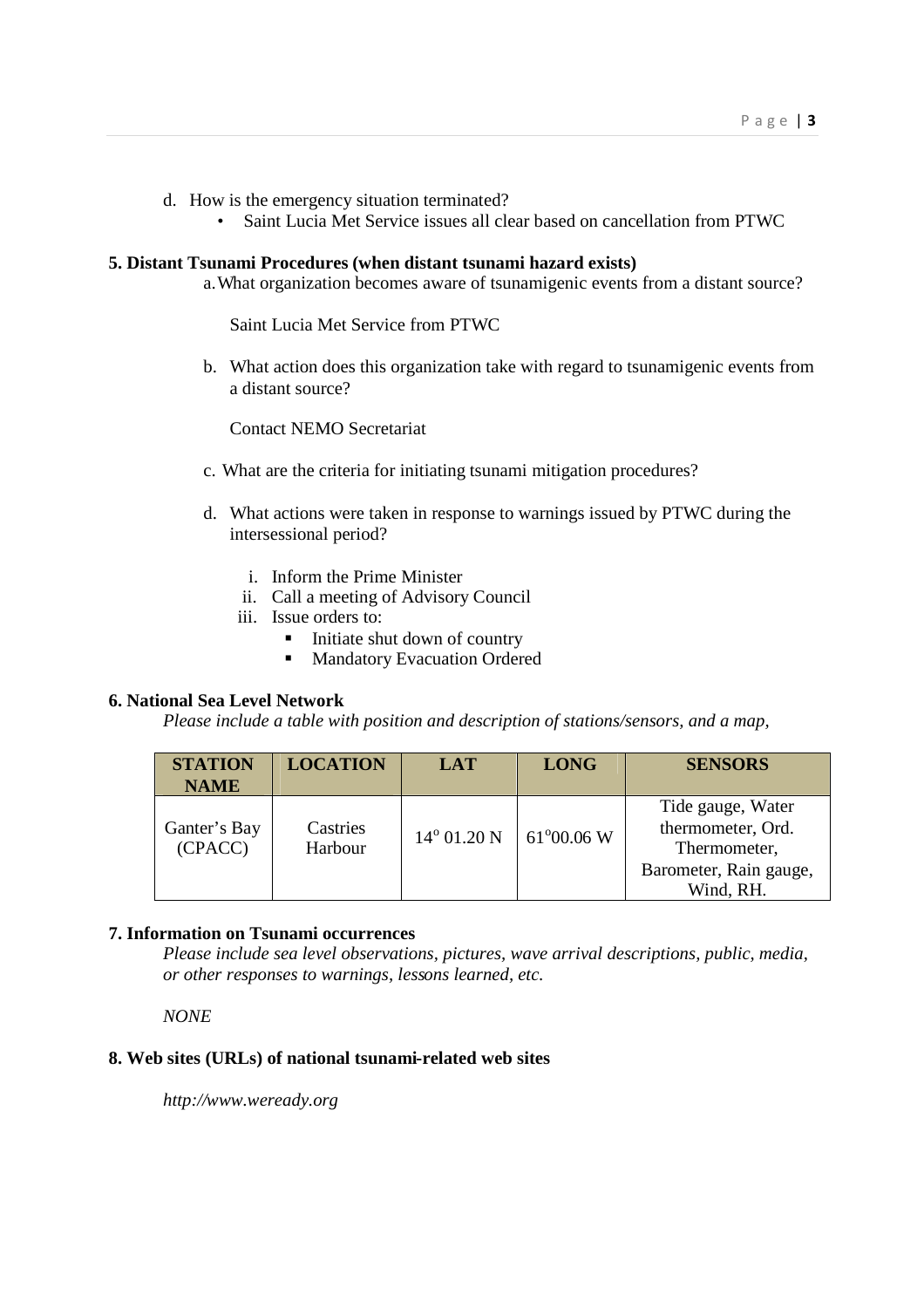# **National Programmes and Activities Information**

.

. .

**Submitted by Saint Lucia for the period January – December 2011**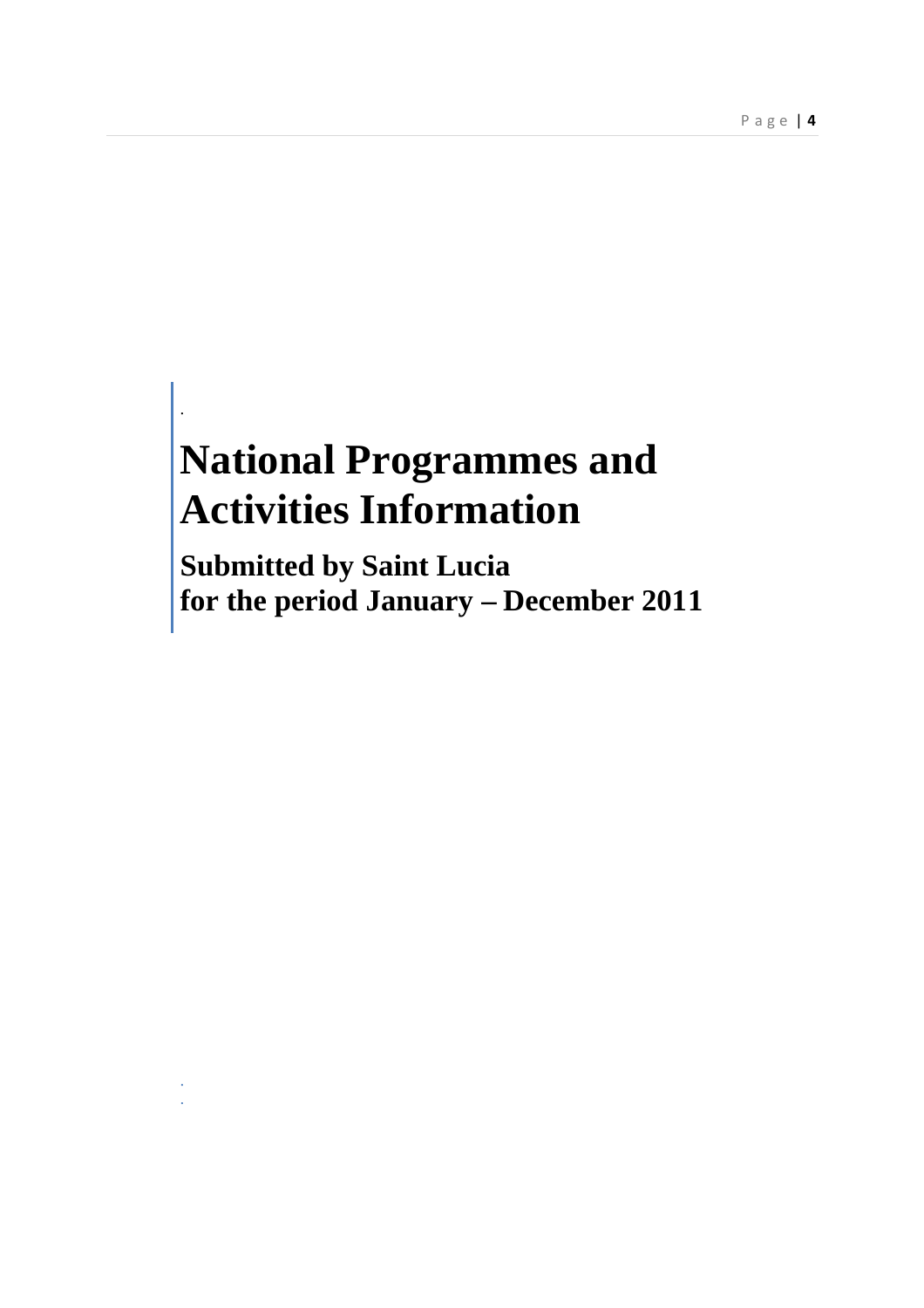# Table of Contents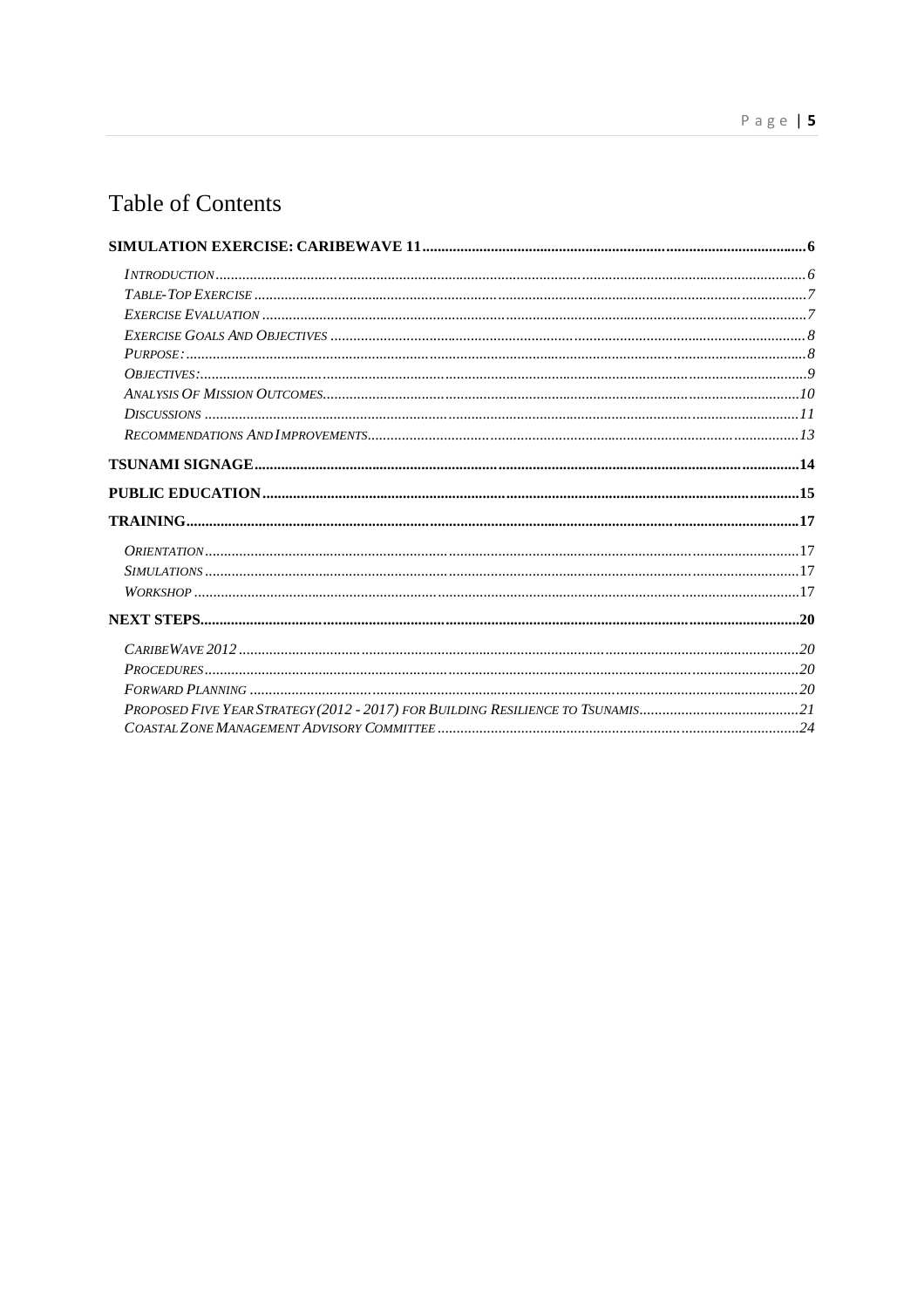# **Simulation Exercise: CaribeWave 11**

# INTRODUCTION

**CARIB WAVE II/ LANTEX 2011: Caribbean Tsunami Warning Exercise** consisted of a half-day tabletop exercise. The goal of the exercise was to establish a learning environment to familiarize the necessary agencies with the protocols in place for responding to a tsunami alert, warning or watch. Exercise play focused on the emergency response to, alerting of citizens, public awareness and coordination of available resources to achieve maximum results.

The exercise was designed to:

- 1. Strengthen and solidify the partnership between the National Focal Points and the National Contact Points.
- 2. Assess the intra/ interagency coordination of emergency response agencies, the National Emergency Operations Center (NEOC) and local agencies during an unfolding tsunami disaster triggered by a massive earthquake.
- 3. Improve the operational readiness of the national emergency management system, and augment the capabilities of that system to respond to emergency situations.
- 4. Provide an opportunity for individual training and agency cross-training to achieve a high level of collective preparedness.
- 5. Assist National Emergency Management Organization (NEMO) in assessing, validating, and updating the Government of Saint Lucia (GOSL) Tsunami Contingency Plan (September 2010).

Participants were advised that the exercise was an "evaluated practice," a format that allowed Players to test their plans and procedures within a no-fault learning environment. The Exercise Controller collected information in order to assess performance of critical tasks during exercise play using the National Tsunami Contingency plans and procedures.

The scope of play required activation of the National Emergency Operations Center (NEOC).

From the Caribbean Tsunami Warning Programme in Puerto Rico participants received messages and scenario injects. Participants implemented the scenario injected from the Program Manager in Puerto Rico through electronic messages, phone calls and any other medium to ensure that the agencies received initial messages from the international Exercise Controller.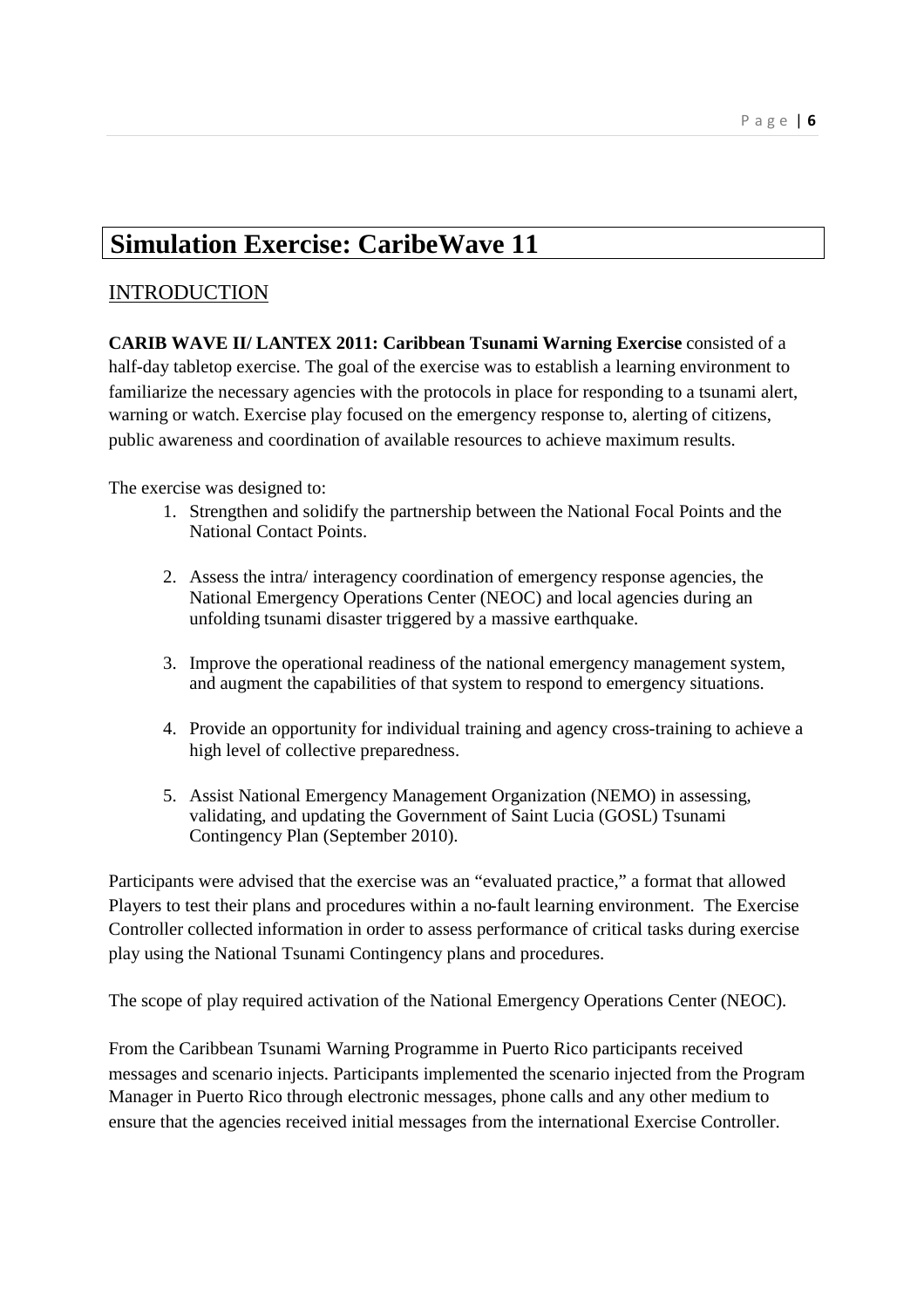Preparing to respond to disasters involves a cycle of public awareness, planning, capability development, training, exercising, evaluation, and improvement. The end result of conducting successful exercises should be an ongoing program of process improvements. This report is intended to assist agencies striving for preparedness excellence by analyzing exercise results and:

- $\triangleright$  Identifying strengths to be maintained and built upon.
- $\triangleright$  Identifying potential areas for further improvement.
- $\triangleright$  Recommending exercise follow-up actions.

The suggested actions in this report should be viewed as recommendations only. In some cases, agencies may determine that the benefits of implementation are insufficient to outweigh the costs. In other cases, agencies may identify alternative solutions that are more effective or efficient. Each agency should review the recommendations and determine the most appropriate action and the time needed for implementation.

# TABLE-TOP EXERCISE

Senior management Players from the Prime Minister's Office, the Metrological Office, the Royal Saint Lucia Police Force-Marine Division, the Government Information Service, the Ministry of Physical Development-Sustainable and Environment Department, the Saint Lucia Fire Service and the National Emergency Management Organization participated in a half-day tabletop tsunami simulation that exercised their decision making procedures for responding to an emergency impacting Saint Lucia as a result of earthquake generated tsunami.

# EXERCISE EVALUATION

The exercise was designed to provide Participants with an opportunity to assess current capabilities to perform the critical tasks required to respond to a public health emergency resulting from a tsunami. Through assessment of those capabilities, Participants identified strengths, weaknesses, and future training needs.

An Exercise Controller was positioned at exercise location to observe and record exercise events, including Player actions. The Exercise Controller was tasked to capture observations and opinions from Players. In addition, all Participants were informed that their individual evaluations should be done at a post exercise evaluation website by April 1<sup>st</sup> 2011. The website where participants can provide feedback on the exercise is (www.http://nthmp.tsunami.gov/exercise2011.php).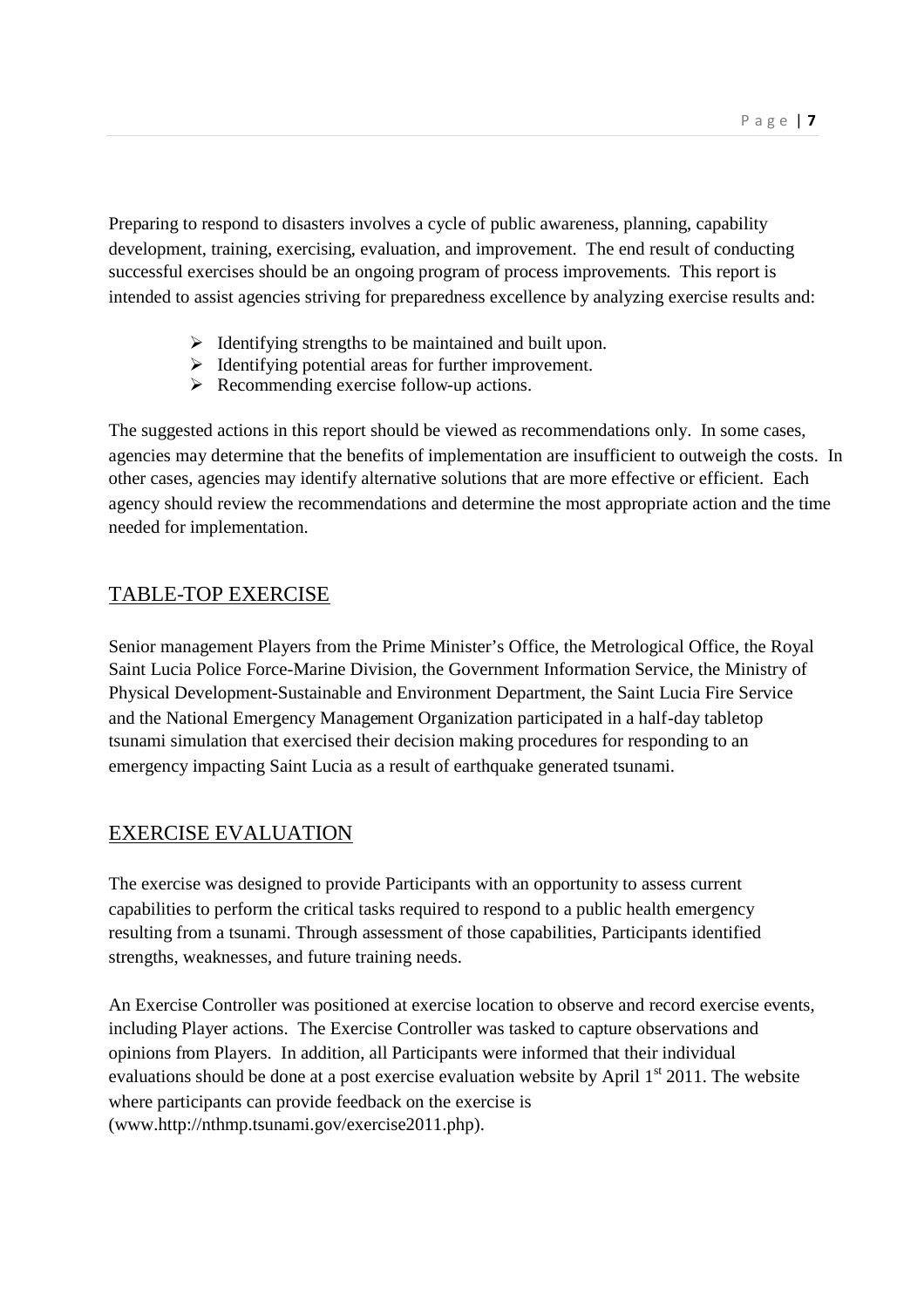Also, at the end of the exercise the Exercise Controller reviewed the attainment of the objectives of the exercise which allowed Participants the opportunity to provide their observations of the exercise. Results of the exercise will be presented at Session VI of the **ICG CARIBE EWS** to be held in the Dominican Republic from April  $26^{th}$  -  $29^{th}$  2011.

During this informal evaluation participants were able to determine lessons learned, make recommendations for improvement actions, and identify key areas of emphasis for future planning. In keeping with the no-fault nature of this exercise, the evaluation embodied in this report examines the plans, procedures, and response systems utilized in this exercise. As an evaluated practice, individual and team Player performances were observed and documented in order to make recommendations for future improvements. Evaluator observations focus primarily on overall unit actions and the interaction between response units rather than on individual Players.

# EXERCISE GOALS AND OBJECTIVES

NEMO established the following goals and corresponding objectives for this exercise.

All exercise goals were demonstrated during exercise play and ultimately accomplished. Through demonstration of these objectives, the exercise Players successfully simulated an effective response to scenario events. At the same time, exercise play revealed ways that future responses could be made more effective.

## **Purpose:**

The purpose of the Tabletop exercise was to

- Improve Tsunami Warning System effectiveness along the Caribbean and Gulf coasts and along the Eastern and Gulf Coast of the US and the Eastern Coast of Canada
- $\triangleright$  Provide opportunities for the Emergency Management and Response Systems to
	- I. Exercise operational lines of communications
	- II. Review tsunami response operational procedures (SOP)
	- III. Promote tsunami preparedness

Additionally, the exercise was also aimed at enhancing the decision making process among the following: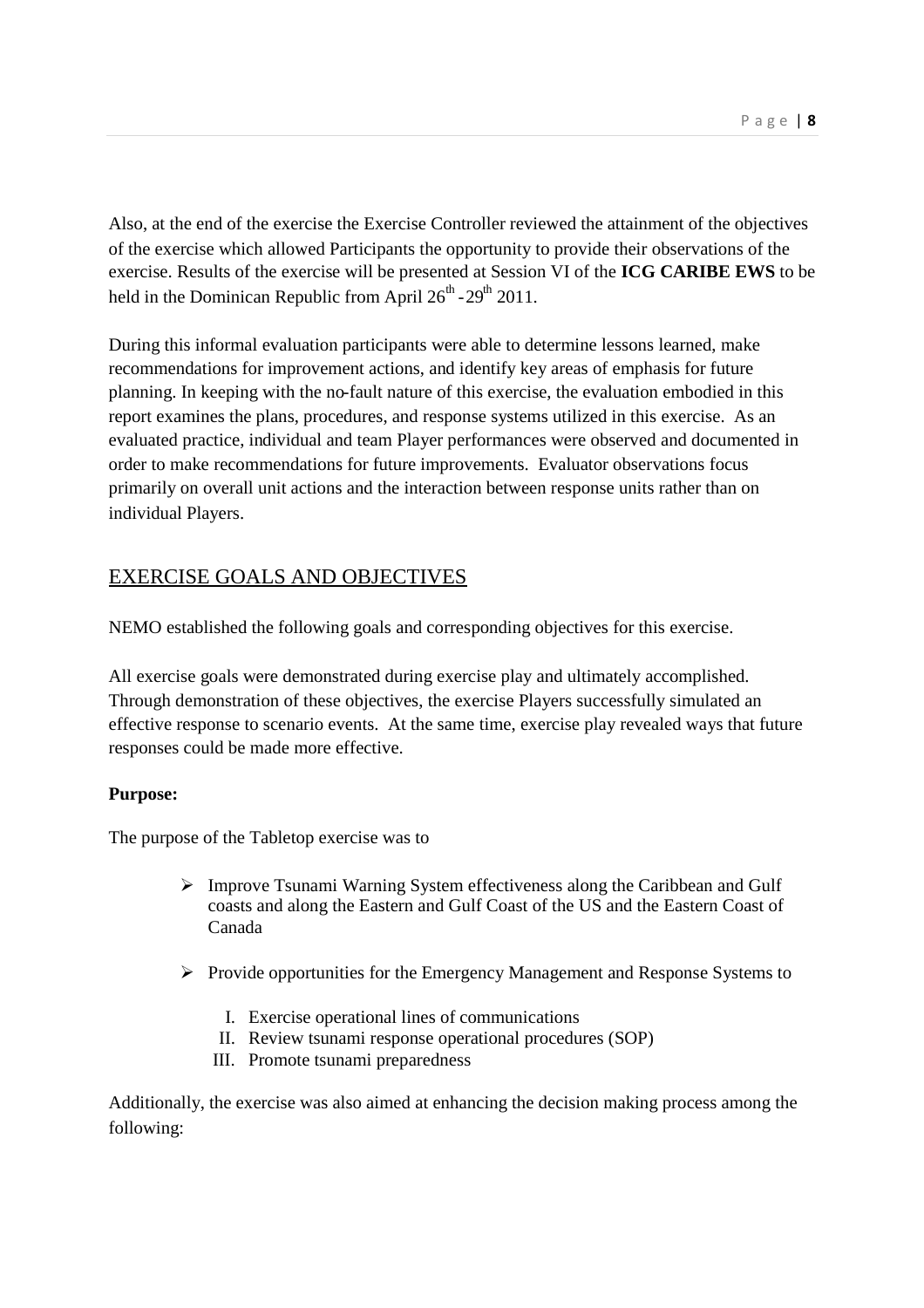- I. Cabinet Secretary-Deputy Chair NEMO
- II. Permanent Secretary –Ministry of Home Affairs
- III. Chief Fire Officer
- IV. Deputy Chief Fire Officer
- V. Commissioner of Police
- VI. Assistant Commissioner of Police-Operations
- VII. Director-Sustainable and Environment Unit
- VIII. Director-Saint Lucia Met Services
	- IX. Deputy Director-Saint Lucia Met Services
	- X. Director-Information Services
	- XI. Principal Information Officer
- XII. Director-NEMO
- XIII. Deputy Director-NEMO

### OBJECTIVES:

The tabletop exercise was specifically designed to test the following:

- 1. The ability of key players to determine potential problems and select the most appropriate course of action from amongst the alternatives
- 2. The capacity of personnel to effectively communicate with each other to determine a course of action
- 3. To test the familiarization of personnel with the plan
- 4. To evaluate the efficiency of the information flow

|                     |                                                |                                                |                                                | SAINT LUCIA TSUNAMI WARNING FOCAL POINT<br><b>Tsunami Decision Matrix</b> |                                  |                                                  |                                                                        |                    |
|---------------------|------------------------------------------------|------------------------------------------------|------------------------------------------------|---------------------------------------------------------------------------|----------------------------------|--------------------------------------------------|------------------------------------------------------------------------|--------------------|
|                     | EPICENTRE OF THE EARTHQUAKE                    |                                                |                                                |                                                                           |                                  |                                                  |                                                                        |                    |
| Mw                  | Depth<br>less than<br>100km                    | LOCAL.<br>Depth<br>greater than<br>100km       | Depth<br>less than<br>100km                    | <b>REGIONAL</b><br>Depth<br>greater than<br>100km                         | Depth<br>less than<br>100km      | <b>DISTANT</b><br>Depth<br>greater than<br>100km |                                                                        |                    |
| $5.0 - 6.4$         | little chance<br><b>BULLETIN</b>               | little chance<br><b>BULLETIN</b>               | little chance<br><b>BULLETIN</b>               | Improbable                                                                | Improbable                       | Improbable                                       | <b>Collection of information</b><br><b>Dissemination</b><br>Assessment |                    |
| $6.5 - 6.9$         | possible<br><b>ALERT</b>                       | little chance<br><b>BULLETIN</b>               | little chance<br><b>BULLETIN</b>               | Improbable                                                                | Improbable                       | Improbable                                       |                                                                        | Phase of Execution |
| $7.0 - 7.7$         | <b>VERY</b><br><b>POSSIBLE</b><br><b>ALARM</b> | possible<br><b>ALERT</b>                       | possible<br><b>ALERT</b>                       | little chance<br><b>BULLETIN</b>                                          | little chance<br><b>BULLETIN</b> | little chance<br><b>BULLETIN</b>                 |                                                                        |                    |
| greater<br>than 7.8 | <b>VERY</b><br><b>POSSIBLE</b><br><b>ALARM</b> | <b>VERY</b><br><b>POSSIBLE</b><br><b>ALARM</b> | <b>VERY</b><br><b>POSSIBLE</b><br><b>ALARM</b> | <b>VERY</b><br><b>POSSIBLE</b><br><b>ALARM</b>                            | possible<br><b>ALERT</b>         | little chance<br><b>BULLETIN</b>                 |                                                                        |                    |
|                     |                                                |                                                |                                                |                                                                           | <b>TSUNAMI</b>                   |                                                  |                                                                        |                    |
|                     | No Tsunami                                     |                                                |                                                | <b>Alarm / Update Parameters</b>                                          |                                  |                                                  |                                                                        |                    |
|                     | <b>Cancel Report</b>                           | <b>Reports:</b>                                |                                                | <b>Administrative - Operational - Scientific</b>                          |                                  |                                                  |                                                                        | <b>False Alarm</b> |

- 5. To assess the ability of the team to anticipate and respond to as well down stream problems in times of danger
- 6. To identify weaknesses in the plan
- 7. Ensure message transmission from the TWC to Tsunami Warning Focal Points (TWFP) and from these primary contacts to the Emergency Management Office (EMO).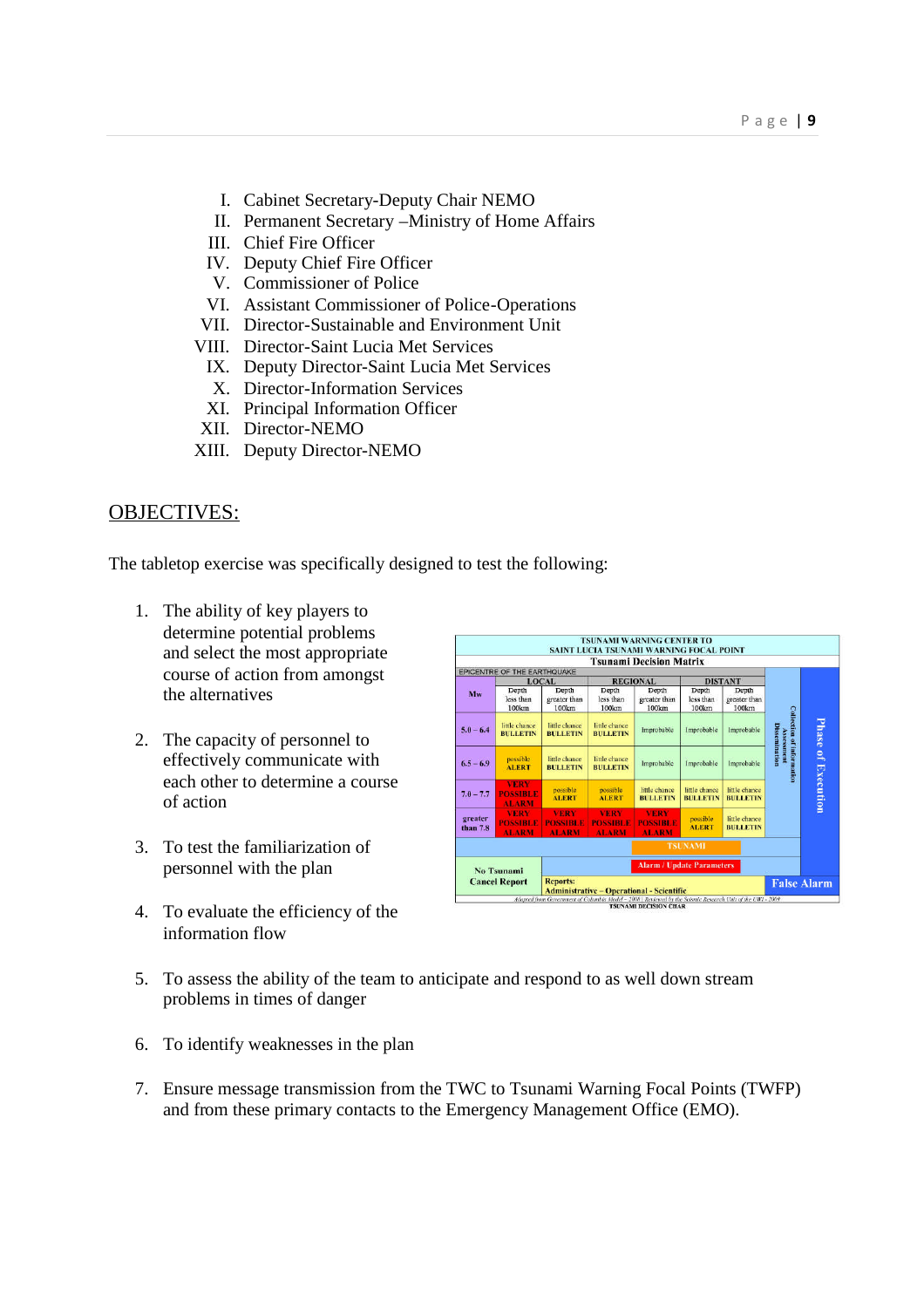- 8. Test tsunami response plans for Caribbean EMO that have developed plans, and provide a catalyst for countries and EMO that have not developed plans
- 9. EMO, Tsunami Warning Focal Points, Tsunami National Contacts review, discuss and evaluate the various communications alternatives for receiving and disseminating tsunami messages
- 10. EMO, Tsunami Warning Focal Points, Tsunami National Contacts review, discuss and evaluate potential response actions and challenges
- 11. Identify processes to issue local all clear notices

## ANALYSIS OF MISSION OUTCOMES

Emergency Management

Direction and Control of State Response

National response agency participants effectively demonstrated the capability to manage a tsunami event. Alert and activation of the NEOC was accomplished through a pre-scheduled limited activation order, including a call out to NEMO volunteers. The NEOC was staffed primarily with Emergency Management, Met services, Fire, Marine Police and the other Government personnel in accordance with the Exercise Plan. A number of other agencies who were supposed to be represented did not send representatives.

The NEOC is a newly built, concrete structure. The NEOC is located at a very high elevation and is well equipped to house persons responding to a major tsunami disaster. The Emergency Management staff and volunteers are well trained and serves as the core personnel to facilitate operations involving staff assigned from other agencies.

Exercise Players noted that it would be beneficial to include other decision-makers (e.g., Ministry of Communications and Public Works, Ministry of Education, Ministry of Housing, and Ministry of Health) in future exercises to contribute to emergency management decisions.

Public Information

The NEOC was staffed with two senior officials from the Government Information Service which was used to direct public information activities with some limitations. The Press was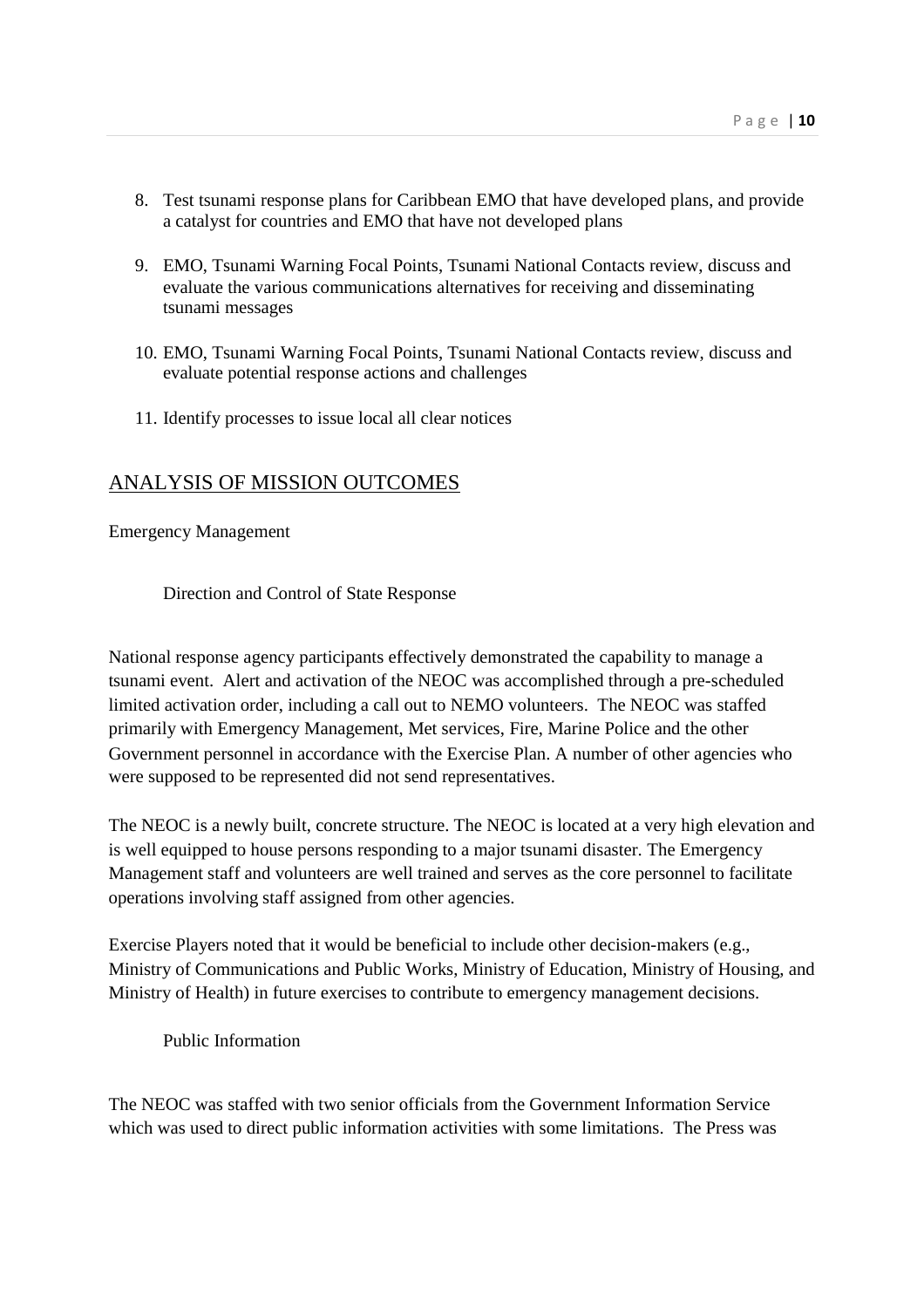informed of the exercise however only the electronic media showed up to cover the exercise. None of the print media covered the exercise.

There was quite a bit of discussion among participants about effectively reaching members of the public.

# DISCUSSIONS

After the **'ALL CLEAR'** was issued by the local Met office, there were significant discussions on whether the various objectives of the exercise had been met. The main aspects of the discussions are captured below:

**Objective 1:** Ensure message transmission from the TWC to Tsunami Warning Focal Points (TWFP) and from these primary contacts to the Emergency Management Office

> $\checkmark$  It was generally felt that the first objective was partially met as only three agencies namely, NEMO, Met Services and the Fire Service received the various messages from the Pacific Tsunami Warning Center (PTWC). The other agencies, namely Police, Government Information Service, the Cabinet Secretary and the Sustainable and Environment Department, did not receive any messages from the PTWC as mandated by the protocols governing Tsunami Warnings in Saint Lucia.

**Objective 2:** Test tsunami response plans for Caribbean EMO that have developed plans, and provide a catalyst for countries and EMO that have not developed plans

> $\checkmark$  Exercise participants reviewed and critiqued the Draft Tsunami Contingency Plan (September 2010) exhaustively. Through this review a number of weaknesses were identified as well as a number of few areas for strengthening. Overall the participants believed that the plan was a workable one and needed an intense period of public education and awareness to ensure that everyone knew what to do before, during and after a tsunami.

**Objective 3**: EMO, Tsunami Warning Focal Points, Tsunami National Contacts review, discuss and evaluate the various communications alternatives for receiving and disseminating tsunami messages

> $\checkmark$  There were spirited discussions concerning alternative methods of reaching person before a tsunami struck. It was agreed that NEMO and the MET Services initiate discussions with the Police and the Fire Service with a view to getting permission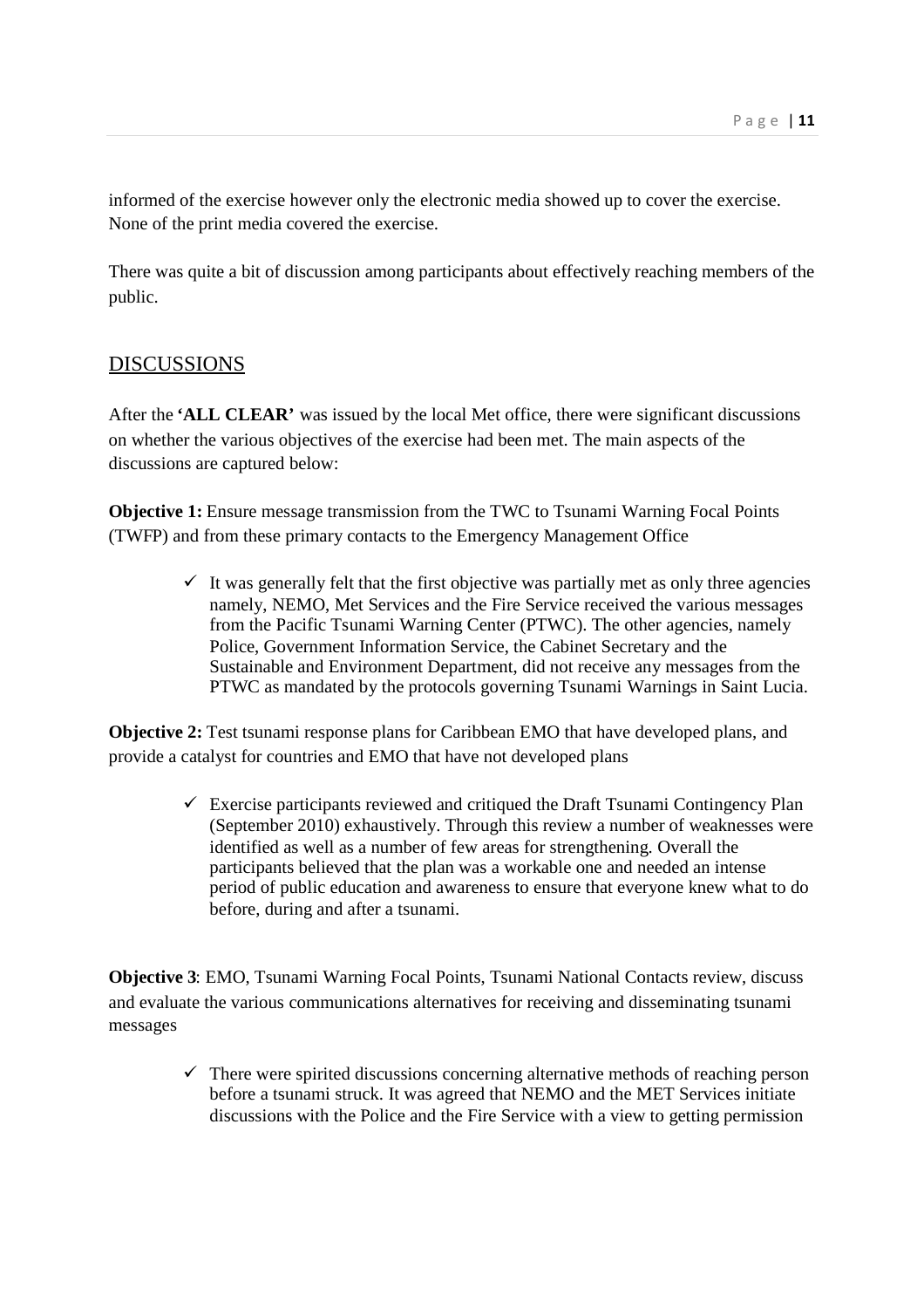to use the sirens and horns of community police vehicles and Fire appliances to go through communities alerting persons of the dangers of an approaching tsunami.

**Objective 4:** EMO, Tsunami Warning Focal Points, Tsunami National Contacts review, discuss and evaluate potential response actions and challenges

- $\checkmark$  This area produced the most discussions as persons espoused the many challenges that first responders would face in ensuring public safety before, during and after the passage of a tsunami. The first challenge highlighted was the need to evaluate the procedure for getting the information to the Police. It was felt that the Police, under the prevailing protocols, would receive the information almost last, thereby restricting their effectiveness in mounting a coordinated emergency response.
- $\checkmark$  The second challenge was the effectiveness of the public awareness campaign. It was also proposed that the plan included provisions for persons who do not want to leave after they have been alerted to the possibility of an on coming tsunami. Generally, participants believed that going forward alert messages must be simple, clear and unambiguous to ensure that persons realize immediately the dangers of an oncoming tsunami.
- $\checkmark$  Another idea proposed was the creation of visual and graphic illustrations to highlight to persons the power and destructiveness of tsunamis in order that persons inculcate an understanding of the need to heed warnings as soon as they are issued by the appropriate authorities.

**Objective 5:** Identify processes to issue local all clear notices

- $\checkmark$  It is the preview of the local Met service to issue an **'ALL CLEAR'** for tsunami warnings, alerts and watches.
- $\checkmark$  Another issue the surfaced was the inadequacy of using the same sirens and sounds for the **ALL CLEAR** as for the warnings, watch and alerts. It was generally felt that that needed further review to prevent unnecessary panic as persons would not be able to differentiate between alerts and an **'ALL CLEAR'** signal.
- $\checkmark$  To rectify the above it was recommended that the Met Office or the person authorized to issue the **'ALL CLEAR'** contact the designated Safety officer in the various groups of evacuated persons to relay the messages in that way there would be less confusion as to the same signal being used for watches, alerts as well as for the **'ALL CLEAR'**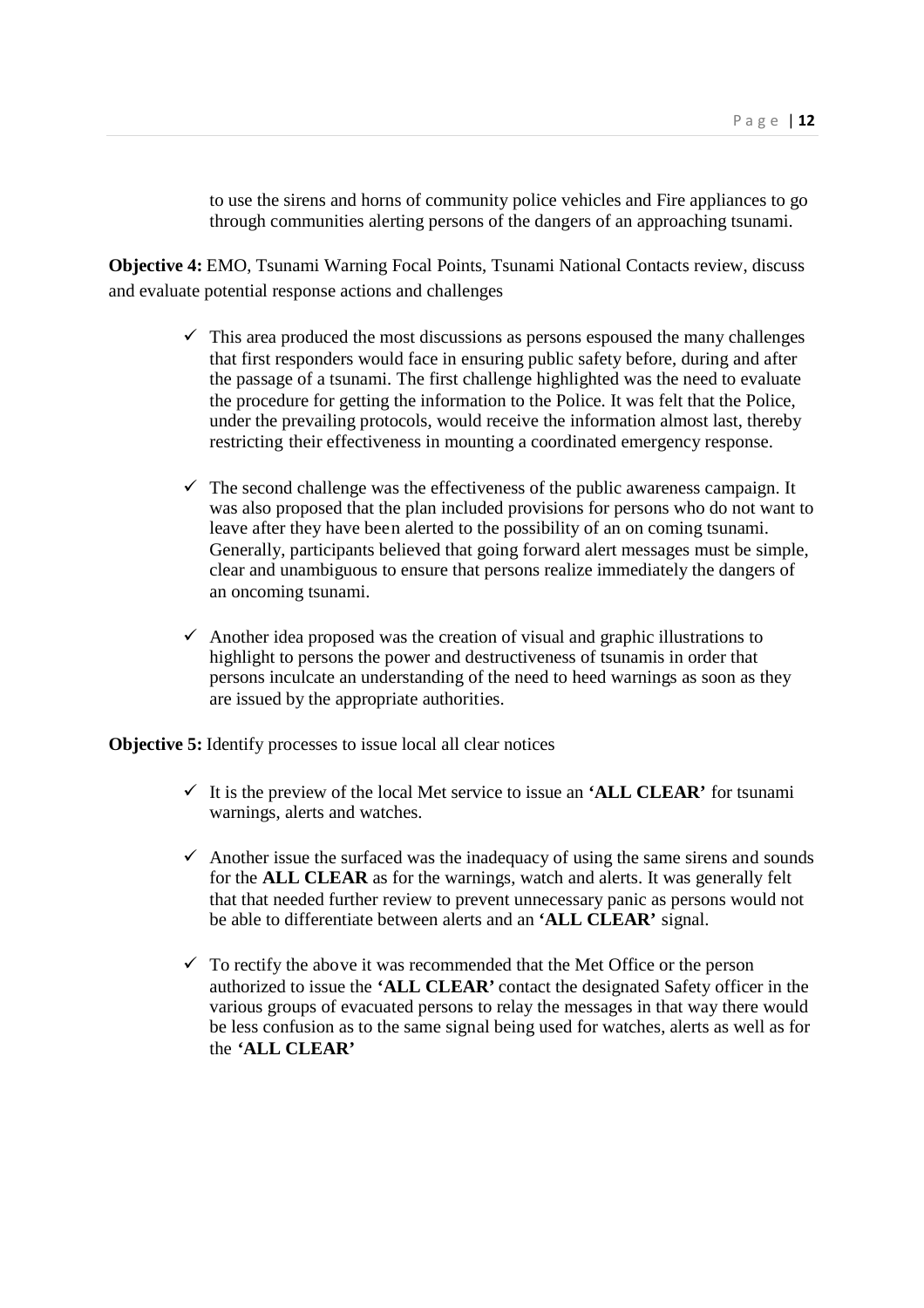# RECOMMENDATIONS AND IMPROVEMENTS

- **Exercise 1** A detailed map of the Caribbean to be sourced highlighting Saint Lucia at the center with concentric circles depicting various timelines for a tsunami moving across the Caribbean Sea. The Seismic Unit in Trinidad was identified as the entity to engage to ensure such a map is produced.
- **Action 2** Saint Lucia Met Services and NEMO to engage the Saint Lucia Fire Service and the Royal Police Force to study the feasibility and practicality of using Police and Fire appliances sirens to alert persons of the approach of a tsunami. The general idea mooted was that the vehicles can be used to go through communities with their sirens blaring to alert persons of the possibility of an approaching tsunami.
- Action 3 It was agreed that Standard Operating Procedures be developed for persons receiving the alert/ warning messages in order that they may be in a better position to effectively function during times of crisis or stress brought on by an approaching tsunami
- $\triangleright$  Action 4 It was agreed that of the list of five (5) persons to be contacted when an alert / warning message has been received was inadequate. It was felt that the list should be expanded to include 5 alternates or deputies to the main five persons on the call list
- Action 5 Another action plan was the inclusion of a call to the Vigie Lighthouse to alert local and foreign mariners to the possibility of an approaching tsunami
- Action 6 It was agreed that a media script and a script to the Lighthouse for mariners be developed and approved by NEMO/ SLUMET
- Action 7 The exercise participants agreed that the earthquake media so approved should be shared with schools and other educational institutions for dissemination by teachers
- Action 8 NEMO to continue its engagement of the Bureau of Standards in relation to the standards for public signage
- **Action 9** Exercise participants felt the present media script contained in the Tsunami Contingency Plan (September 2010) needed rewording to reflect the dangers posed by an approaching tsunami.
- Action 10 it was agreed that a tsunami flag be developed similar to the one used during hurricanes, however the tsunami flag would depict a Hazard Zone as is being used in the public awareness signs.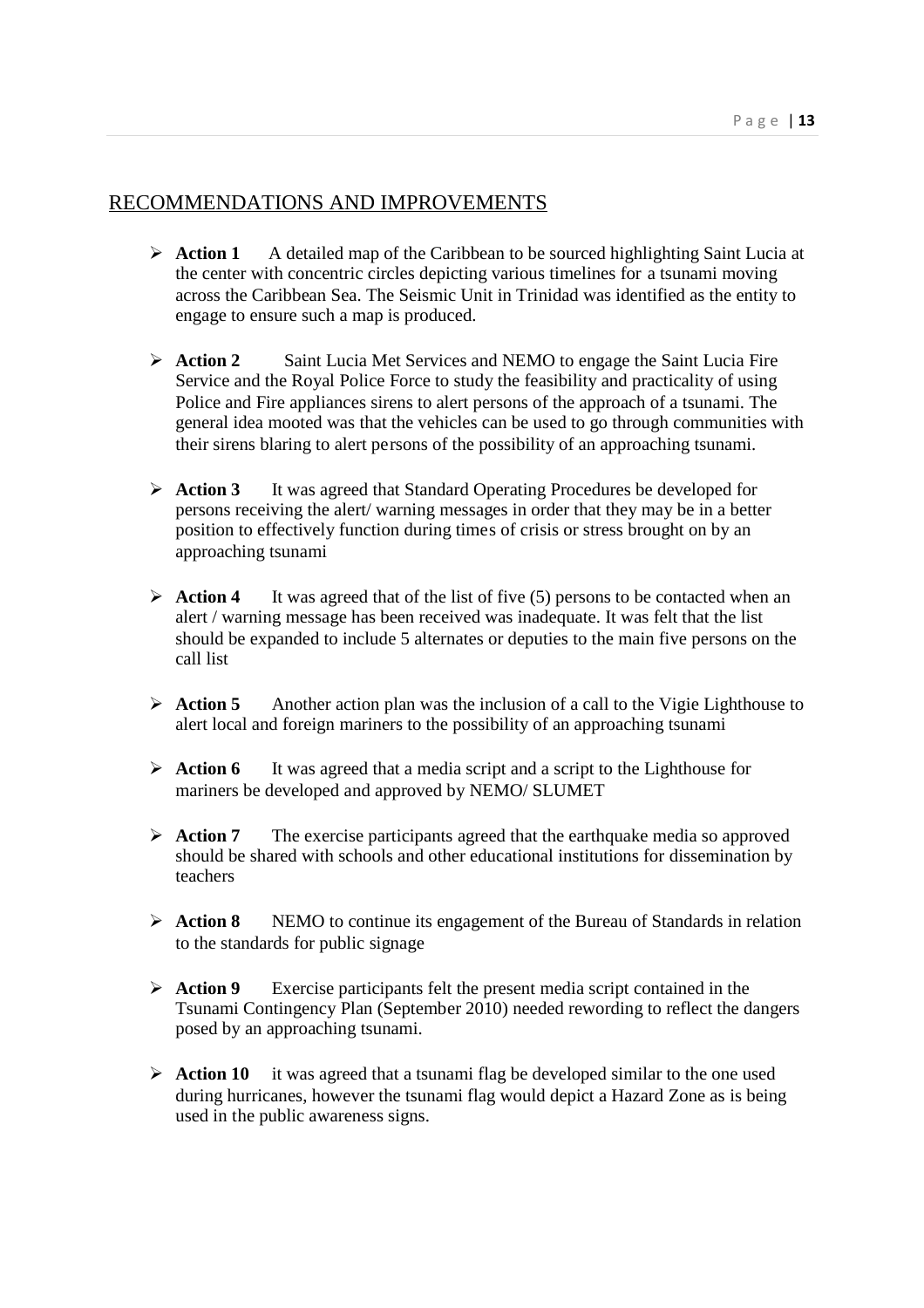# **Tsunami Signage**

In 2010 the Saint Lucia Bureau of Standards under took the adoption process of the ISO Standard for Tsunami Signs. The Bureau also agreed that other hazards require signage and that they would also address this need.

The following are the steps being taken:

| Development<br><b>Stage</b>             | Description                                                                                                                                                                                                                                                                                                            |                                          | Status as of<br>this report                       |
|-----------------------------------------|------------------------------------------------------------------------------------------------------------------------------------------------------------------------------------------------------------------------------------------------------------------------------------------------------------------------|------------------------------------------|---------------------------------------------------|
| Stage $00-$<br><b>Preliminary Stage</b> | A request for the development of a new<br>standard or other deliverable is received by<br>the HOD - SDD                                                                                                                                                                                                                | Epoch                                    | Request<br>made in<br>2009                        |
| Stage $10-$<br>Proposal Stage           | On receipt of this request an evaluation is<br>conducted and the project is submitted for<br>authorization by the SC, through the TMC.<br>If approval is granted, a Technical<br>Committee is formed if an appropriate one<br>does not exist, and the public is notified of<br>the intent to proceed with the project. | 2 months                                 | Technical<br>Committee<br>formed in<br>2010       |
| Stage $20-$<br><b>Preparatory Stage</b> | A working draft of the standard/deliverable<br>is prepared and a project schedule is<br>established.                                                                                                                                                                                                                   | 3 months                                 | To be<br>launched in<br>the first half<br>of 2012 |
| Stage $30-$<br><b>Committee Stage</b>   | 1.<br>The TC/SC/WG develops the draft.<br>TC reaches consensus.<br>2.                                                                                                                                                                                                                                                  | 3 months                                 |                                                   |
| Stage $40-$<br><b>Enquiry Stage</b>     | The draft is circulated to the public and<br>1.<br>major stakeholders for review and<br>comment.<br>TC reaches consensus.<br>2.<br>SLBS staff conducts a quality review.<br>3.                                                                                                                                         | 3 months                                 | Direct Adoption under consideration               |
| Stage $50-$<br><b>Approval Stage</b>    | The TMC conducts a second level<br>1.<br>review to verify that procedures were<br>followed.<br>The SC, though the TMC approves the<br>2.<br>standard (voluntary or mandatory).                                                                                                                                         | 5 months                                 |                                                   |
| Stage $60-$<br><b>Publication Stage</b> | Independent and final editorial review is<br>conducted and the standard is forwarded for<br>publishing.                                                                                                                                                                                                                | 3 months                                 |                                                   |
| Stage $90-$<br><b>Review Stage</b>      | The standard is maintained with the<br>objective of keeping it up to date and<br>technically valid.                                                                                                                                                                                                                    | $3 - 5$ years<br>as deemed<br>necessary. |                                                   |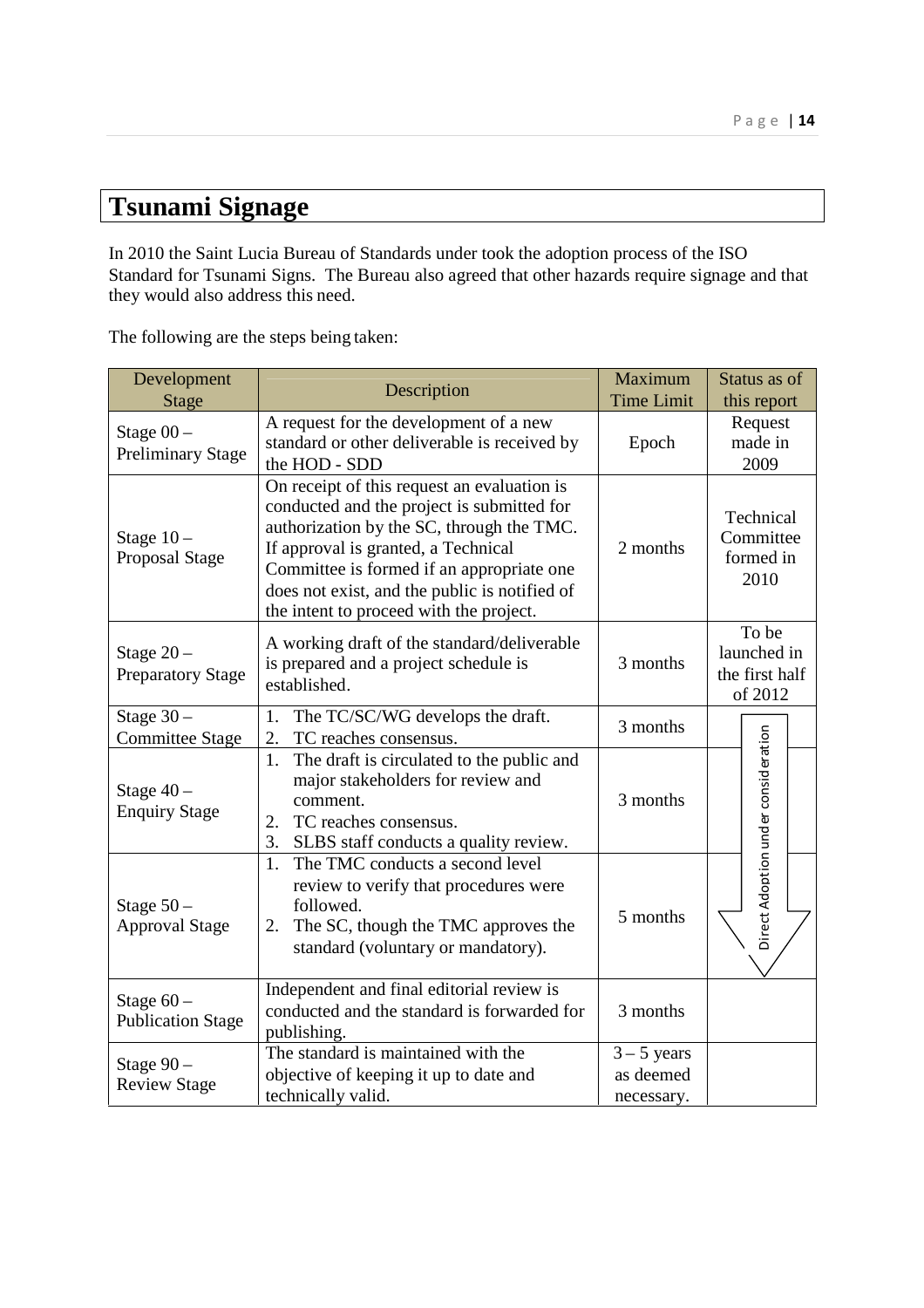# **Public Education**

In 2011 the National Met Office of the Dominican Republic shared tsunami material with the delegates of the ICG/Caribe EWS VI meeting.

This material was distributed to the Secondary Schools where students study the Spanish Language.



In 2011 the CDEMA CU shared tsunami material with the NEMO Secretariat. Some of the material was produced in French. This material was distributed to the Secondary Schools where students study the French Language.

A small sample was also shared with the Governor General who is a fluent French speaker, as well as the French Ambassador.





In partnership with the Saint Lucia Postal Service 8,600 flyers were produced and distributed into every private postal box on the island.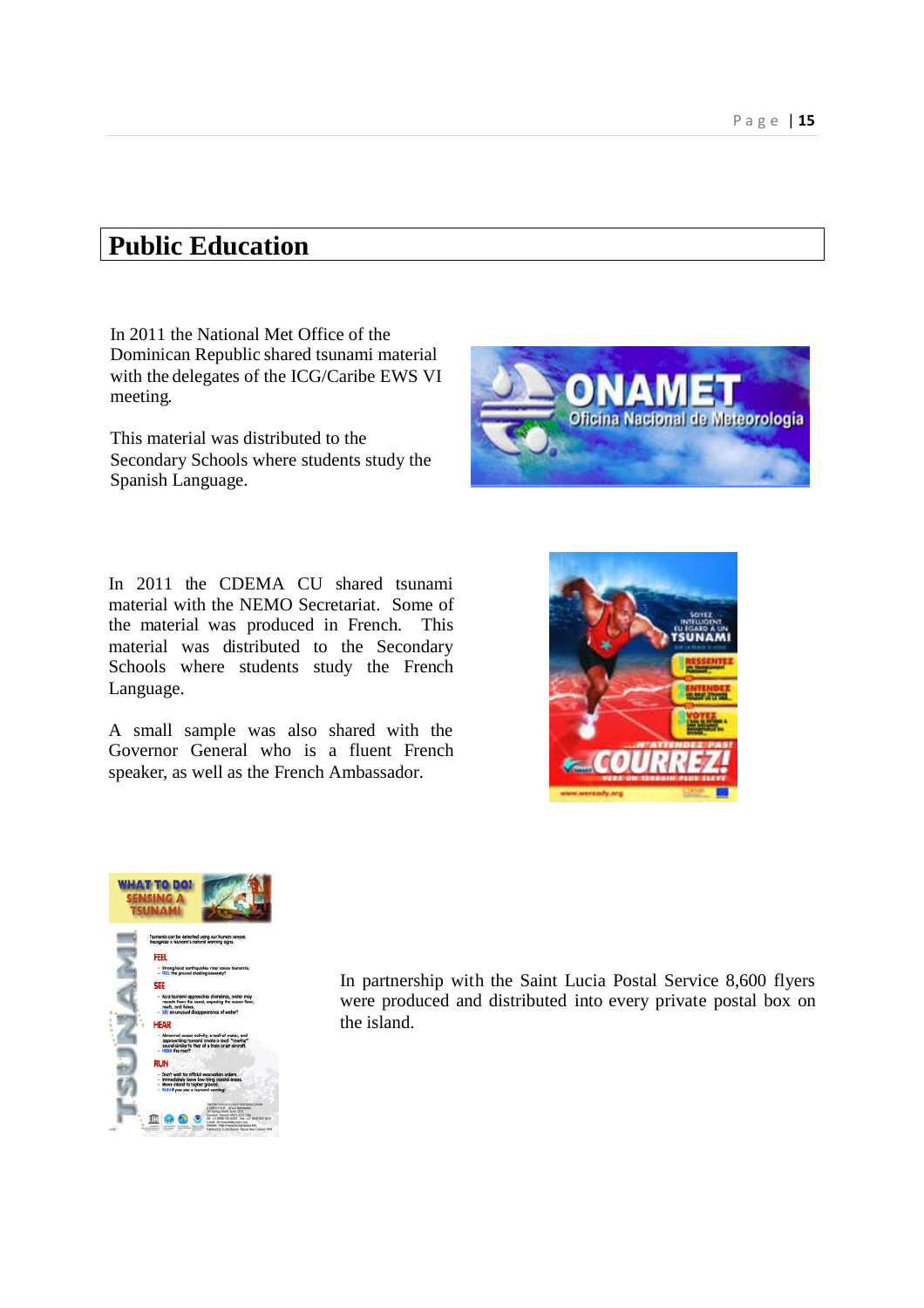Appeared on Talk Shows to discuss Tsunami.



In collaboration with AusAID and CDEMA, Public Service Announcement was distributed to 19 radio stations and 11 television stations.

Shine

**STUDIOS** 

The PSA addressed the English and Creole needs of the community.

Some supermarkets have eAdvertising. The PSA was also aired via this medium. As shoppers waited their turn with the cashier they were able to see the PSA.

Presentations on a variety of hazards including tsunami have been shared on a CD with the eighteen District Disaster Committees to be used as part of their education program in communities.

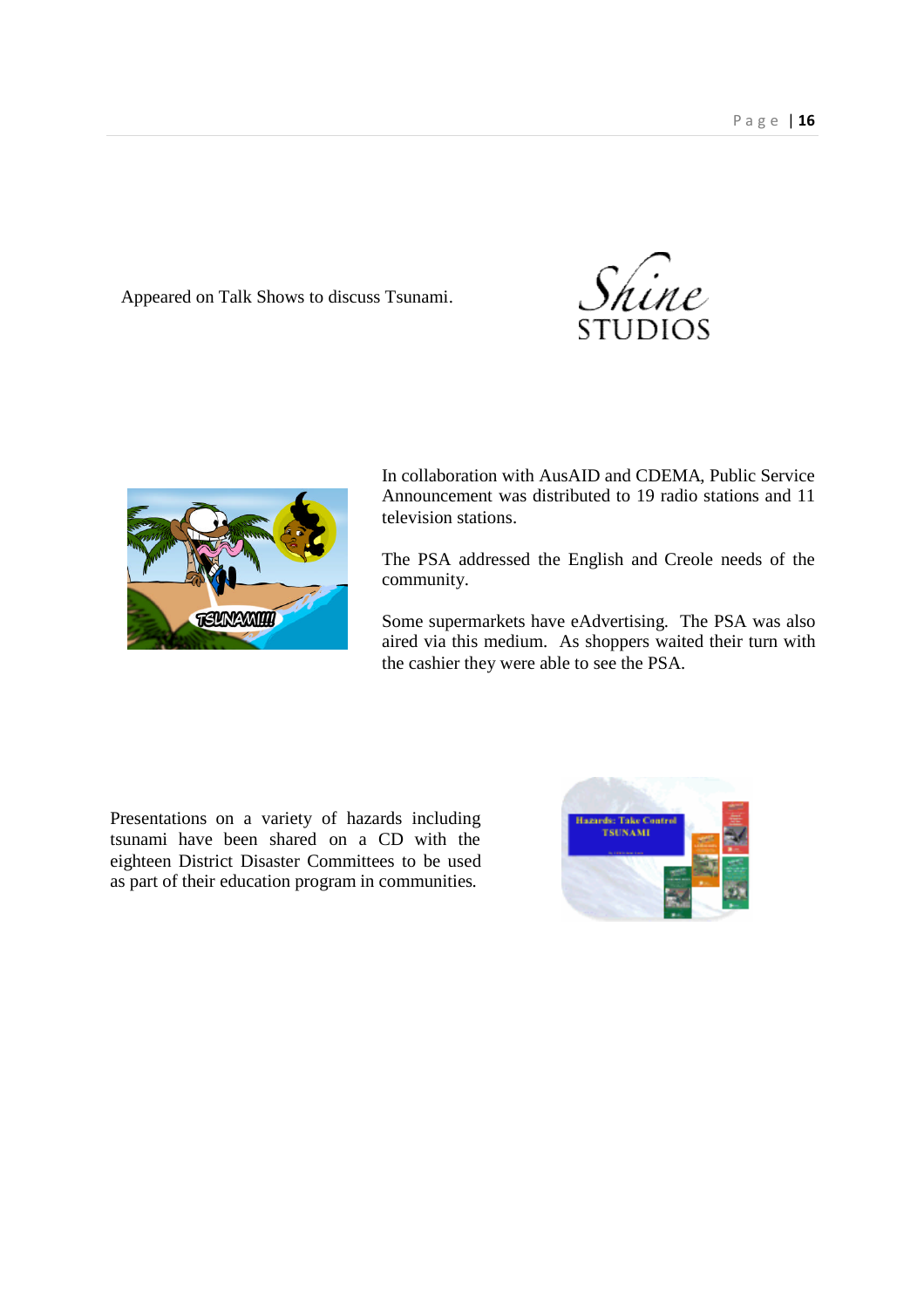# **Training**

### *Orientation*

The Tsunami Warning Focal Point held discussion on the Tsunami Decision Matrix with the Meteorological Forecasters who are the primary receivers of the tsunami advisories.

The Matrix is on displayed at the Hewanorra Met Office. The Tsunami Matrix is also at the Office of the Cabinet Secretary and the Director NEMO.

Procedures/actions by the Met Office regarding tsunami warnings have been discussed at technical meetings and tsunami literature shared in-house.



### *Simulations*

The test advisories from the Pacific Tsunami Warning Centre have begun to arrive in a more regulated manner.

### *Workshop*

Tsunami Warning Focal Point (TWFP) is the designated official or point of contact (primary and alternate) available twenty-four hours a day, seven days a week to receive tsunami and other coast hazard-related information bulletins and warning guidance. The Tsunami Warning Focal Point (TWFP) has the responsibility of notifying the NEMO Secretariat of the event characteristics (earthquake and/or tsunami), in accordance with the procedures of the Tsunami Response Plan. The TWFP receives tsunami advisory information from the Tsunami Warning Centre, or other regional warning centers.

The Government of Saint Lucia has designated that the Saint Lucia Met Services be the Focal Point with the Saint Lucia Fire Service and the Royal Saint Lucia Police Force as alternates.

It became necessary for the Ops Offices of these three agencies to be provided with the necessary skills set to understand the messages from the Tsunami Warning Centre and the resultant actions expected. As such a two day training program was written by A. L. Dawn French.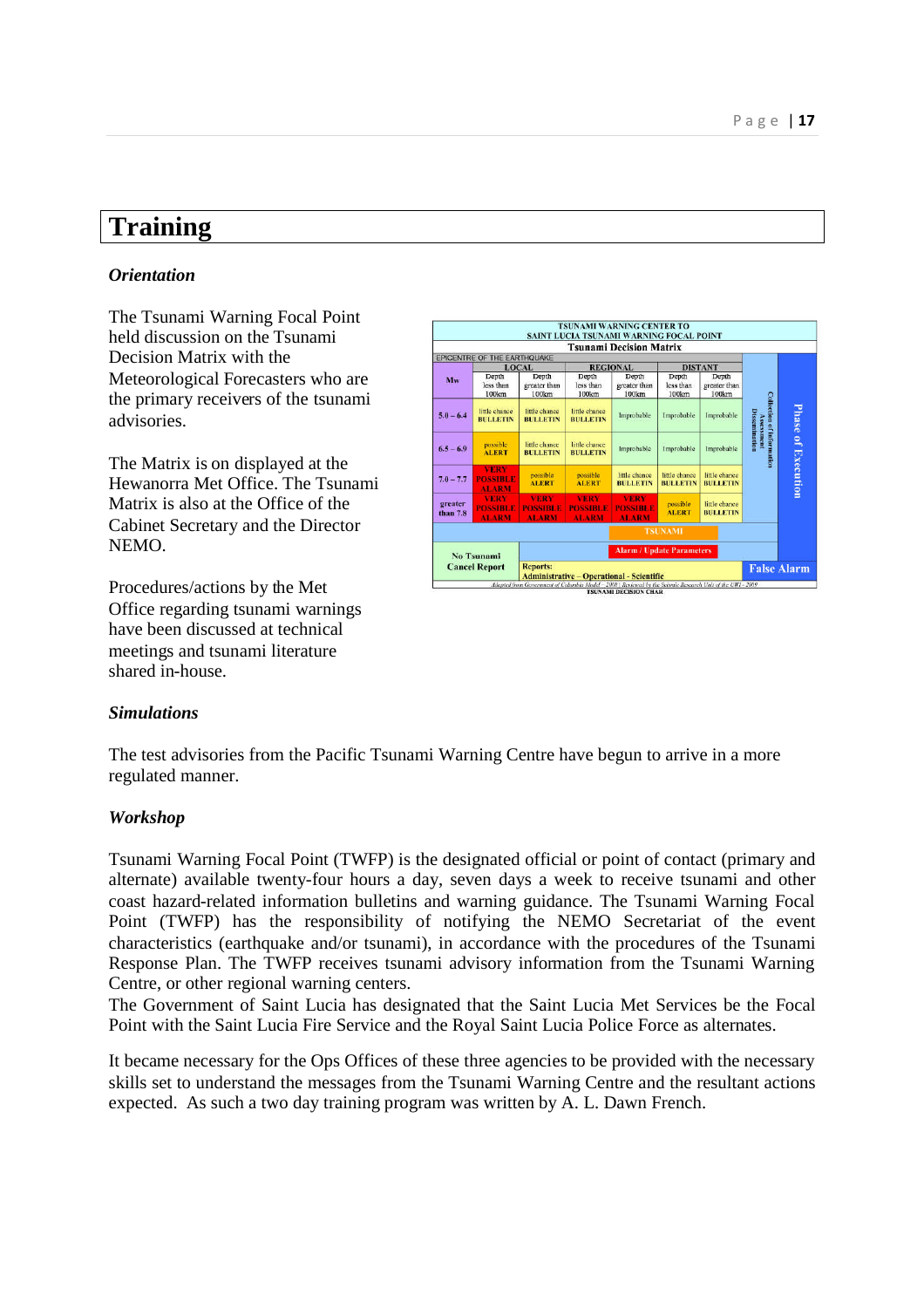In April 2010 the program was tested by conducting the modules in real time. The test was supported by USAID/OFDA. The areas covered by the course are:

### *Unit 1: National Response Mechanism*

This Unit describes the Concepts and Principles of Disaster Management and the roles and functions of the members of NEMO in Disaster Management.

It introduces:

- National Emergency Management Organsation [NEMO]
- National Emergency Management Advisory Committee [NEMAC]
- National Emergency Management Plan [NEMP]

#### *Unit 2: Regional Response Mechanism*

This Unit describes the Concepts and Principles of Disaster Management and the roles and functions of the members of the Caribbean Disaster Emergency Management Agency and its partners in Disaster Management. It introduces:

- International Government Group/Caribbean Region [ICG/Caribe]
- Seismic Research Centre [SRC]
- Caribbean Disaster Emergency Management Agency [CDEMA]
- Regional Security System [RSS]
- Caribbean Disaster Response Unit [CDRU]
- Eastern Caribbean Donors Group [ECDG]

#### *Unit 3: Basics of Geography*

This Unit will present participants with information on lines of latitude and meridians of longitude, Techtronic Plates, Plotting and Identifying vulnerable areas.

#### *Unit4: Tsunamis Explained*

This Unit will present participants with information covering:

- History of tsunamis in the Caribbean
- Events that can triggers a tsunami [earthquake, volcano, landslide]
- Categories of tsunami [Local, Regional, Distant]

**Tsunami Training Workshop for Tsunami National Focal Points and** their Alternates

**Course Introduction and Overview** Developed by NEMO Saint Lucia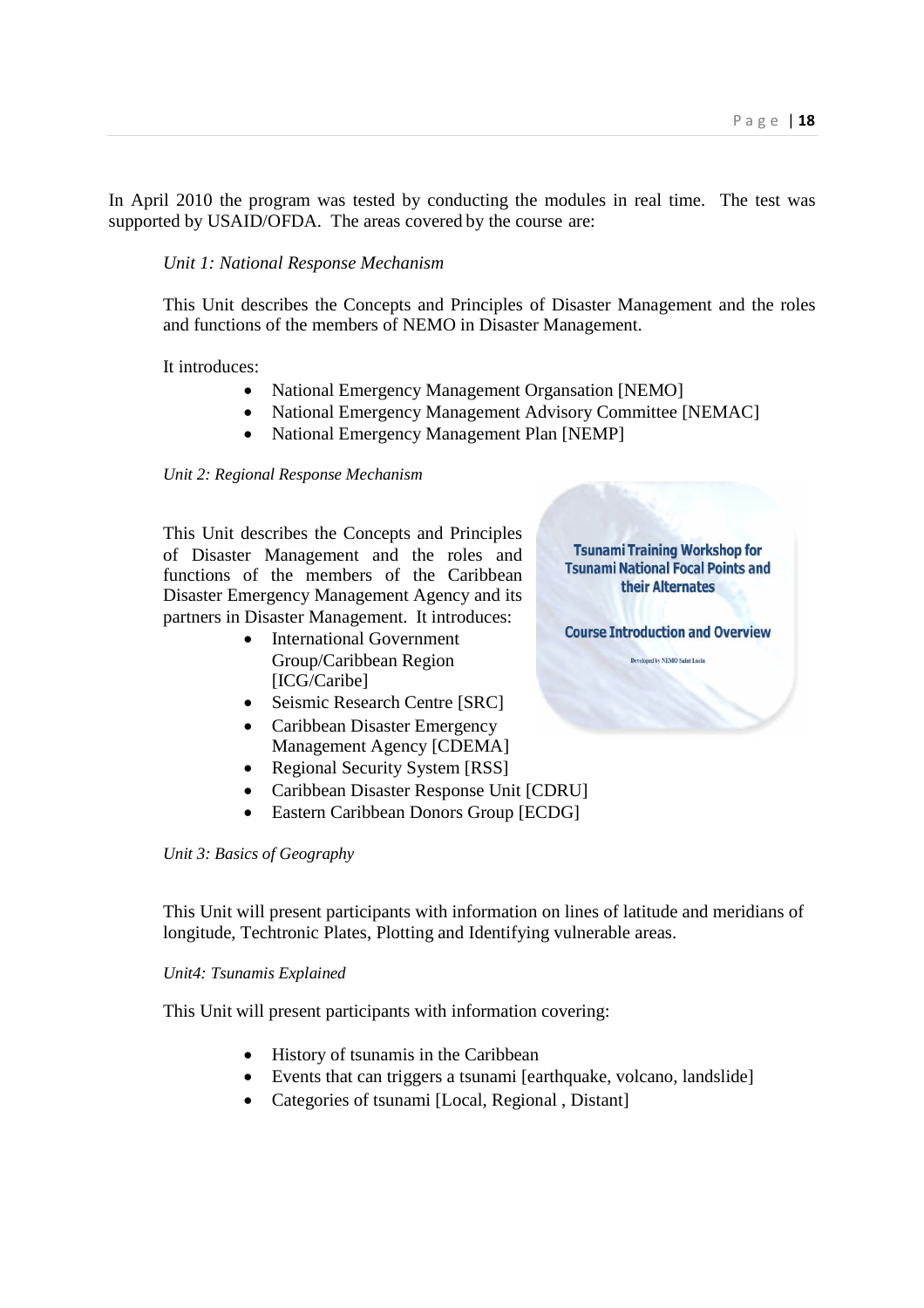#### *Unit 5: Tsunami SOPs*

This Unit presents information on the importance of Standard Operating Procedures (SOPs). It looks at the six scenarios that will require the use of the SOPs:

- Tsunami does not threaten Saint Lucia
- Tsunami threatens Saint Lucia in less than 60 minutes
- Tsunami threatens Saint Lucia in 60 minutes to three hours
- No potential for tsunami
- Cancellation
- Test message

### *Unit 6: Crisis Communications*

This Unit introduces participants to the workings of communications up and down the command chain.

### *Unit 7: Group Exercise*

This Unit presents a group exercise, which provides an opportunity for participants to practice most of the techniques and skills taught throughout the course.

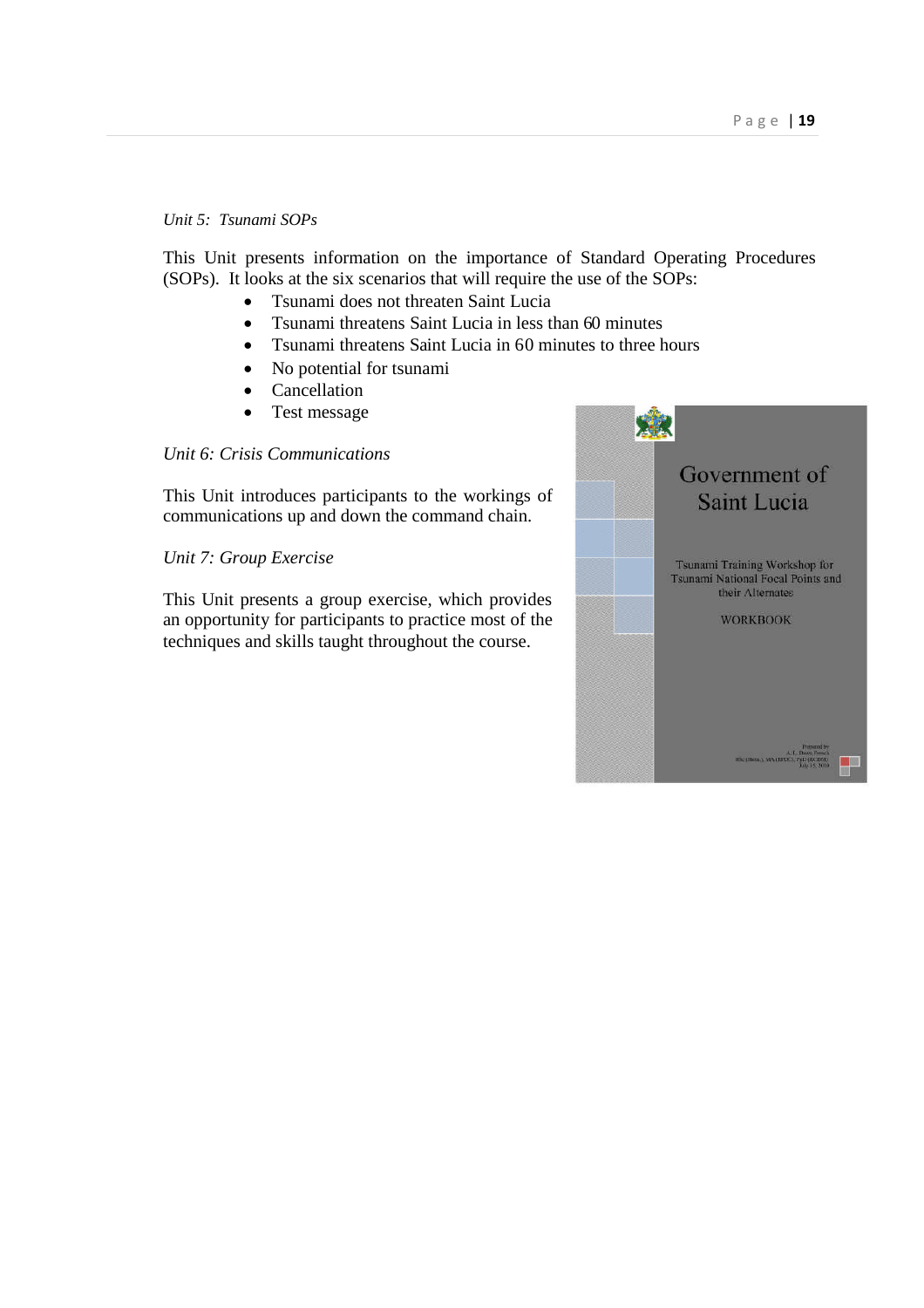# **Next Steps**

### *CaribeWave 2012*

- The occasion of CaribeWave12 shall be used for an orientation of the Staff of the National Emergency Management Organisation Secretariat. The test advisories from the Pacific Tsunami Warning Centre arrive by fax as well as email and it is important that the Staff is familiar with the actions that should be trigged by the arrival of an advisory.
- The *Proposed Five Year Strategy (2012 2017) for Building Resilience to Tsunamis<sup>1</sup> shall also be discussed.*

### *Procedures*

- The Tsunami Focal Point and his team shall revise the Met Emergency Procedures to include tsunamis.
- The test advisories from the Pacific Tsunami Warning Centre have begun to arrive in a more regulated manner; as such the Standard Operation Procedures for TESTS shall be used in 2012.
- In keeping with the Disaster Management Act the 2011 Annual Report shall be distributed. Past reports are available at http://stlucia.gov.lc/docs/Reports/tsunami\_reports.htm

## *Forward Planning*

- Saint Lucia is in the process of adopting a *Five Year Strategy (2012 - 2017) for Disasters*. It shall become necessary for an addendum regarding tsunami. The Proposed Five Year Strategy (2012 - 2017) for Building Resilience to Tsunamis shall be presented for discussion and adoption.
- Discussion paper to be completed on the merits of Saint Lucia consideration for the hosting of the Caribbean Tsunami Secretariat.
- The Bureau of Standards shall complete the process of the adoption of ISO Standard for Marine Signage to include tsunami.
- Consideration to participate in the *UNESCO Public Participation Programme 2012*

<sup>&</sup>lt;sup>1</sup> http://www.unisdr.org/asiapacific/ap-iotsunami/proposed-TEWS-strategy-2006-2008.pdf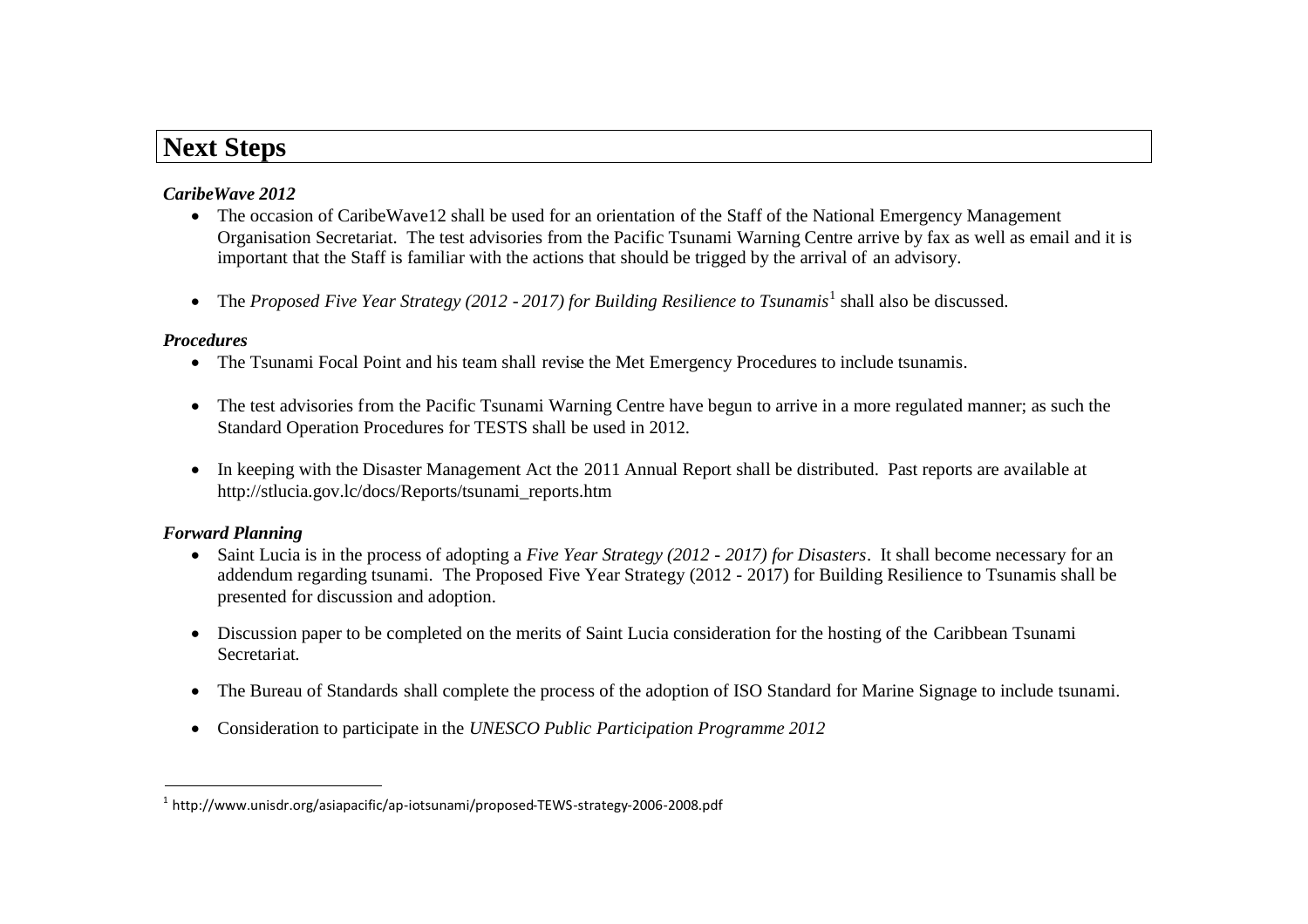# *Proposed* **Five Year Strategy (2012 - 2017) for Building Resilience to Tsunamis<sup>2</sup>**

| <b>CDM Outcome #4</b>                                              | Enhanced community resilience in CDEMA states/territories to mitigate and respond to the adverse effects of<br>climate change and disasters.                                                                                                                                                                                                                                                                                                                                                                                                                                                                                                                                                                                      |                                                                                                                                                                   |                |  |  |  |  |
|--------------------------------------------------------------------|-----------------------------------------------------------------------------------------------------------------------------------------------------------------------------------------------------------------------------------------------------------------------------------------------------------------------------------------------------------------------------------------------------------------------------------------------------------------------------------------------------------------------------------------------------------------------------------------------------------------------------------------------------------------------------------------------------------------------------------|-------------------------------------------------------------------------------------------------------------------------------------------------------------------|----------------|--|--|--|--|
| <b>CDM Outputs #4.3</b>                                            | Communities more aware and knowledgeable on disaster management and related procedures including safer<br>building Techniques                                                                                                                                                                                                                                                                                                                                                                                                                                                                                                                                                                                                     |                                                                                                                                                                   |                |  |  |  |  |
| <b>Relevant HYOGO</b><br><b>Priorities for</b><br><b>Action #3</b> | Use knowledge, innovation and education to build a culture of safety and resilience at all levels                                                                                                                                                                                                                                                                                                                                                                                                                                                                                                                                                                                                                                 |                                                                                                                                                                   |                |  |  |  |  |
| <b>Target Audience</b>                                             | The Communities of Saint Lucia                                                                                                                                                                                                                                                                                                                                                                                                                                                                                                                                                                                                                                                                                                    |                                                                                                                                                                   |                |  |  |  |  |
| <b>Areas of Intended</b><br><b>Outcomes</b>                        | <b>Intended Outputs</b>                                                                                                                                                                                                                                                                                                                                                                                                                                                                                                                                                                                                                                                                                                           | <b>Proposed Partner</b><br><b>Agencies</b>                                                                                                                        | <b>Comment</b> |  |  |  |  |
| 1.<br>Disaster<br>Management                                       | Support institutional capacity-building in disaster management<br>through:<br>1. Consideration for the location of the Caribbean Tsunami<br>Secretariat<br>2. Support the strengthening of NEMO Secretariat.<br>3. Promotion of strong linkage and coordination between the<br>NEMO Secretariat and other disaster management<br>authorities.<br>4. Facilitate the set-up of coordination and information<br>exchange mechanisms.<br>5. Promotion of the integration of disaster risk reduction in<br>coastal zone management.<br>Guidance on warning dissemination mechanisms, from<br>6.<br>authorities to people at risk.<br>7. Completion of the National Tsunami Plan<br>8. Review of Legal Powers for mandatory evacuation. | 1. Office of the<br><b>Prime Minister</b><br>2. NEMO<br>Secretariat<br>3. CDEMA CU<br>4. Attorney<br>General<br>Chambers<br>5. Coastal Zone<br>Management<br>Unit |                |  |  |  |  |

<sup>&</sup>lt;sup>2</sup> http://www.unisdr.org/asiapacific/ap-iotsunami/proposed-TEWS-strategy-2006-2008.pdf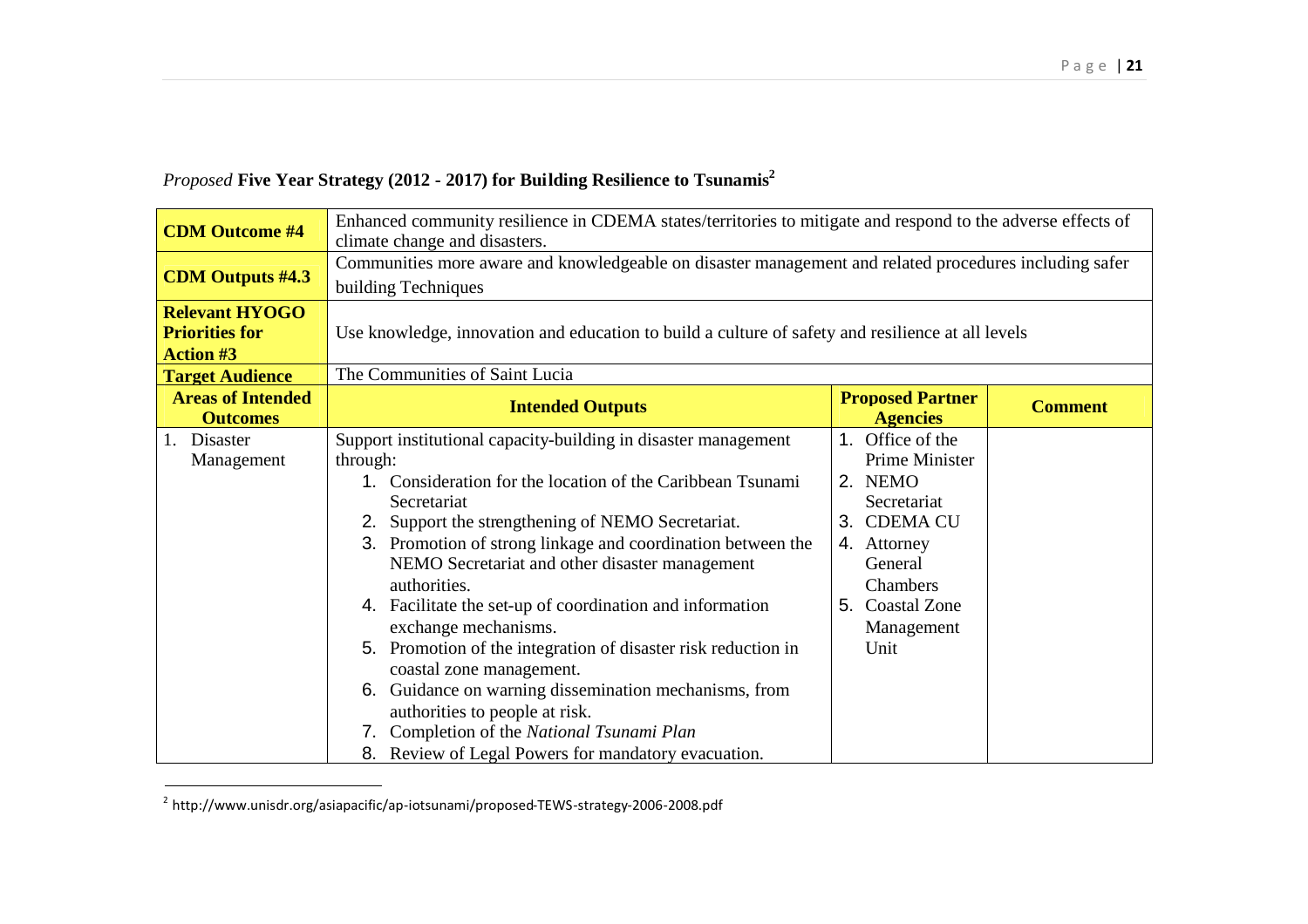|    | 2. Public  | Facilitate the enhancement of public awareness regarding tsunami |    | 1. NEMO        |  |
|----|------------|------------------------------------------------------------------|----|----------------|--|
|    | Awareness  | through:                                                         |    | Secretariat    |  |
|    |            | 1. Continued dissemination of public education material          |    | 2. Saint Lucia |  |
|    |            | (Posters, PSAs etc)                                              |    | Meteorological |  |
|    |            | 2. Dissemination of best practices and lessons learned from      |    | Service        |  |
|    |            | past disasters.                                                  |    | 3. CTIC        |  |
|    |            | 3. Support for national and local authorities to carry out       |    | 4. CDEMA CU    |  |
|    |            | targeted awareness raising campaigns through the media           |    |                |  |
|    |            | and public events.                                               |    |                |  |
|    |            | 4. Support the development of public information material        |    |                |  |
|    |            | tailored to local cultures and languages.                        |    |                |  |
|    |            | Support the launch of a website<br>5.                            |    |                |  |
|    |            | Support the compilation of all-hazard kit (web-based<br>6.       |    |                |  |
|    |            | information materials).                                          |    |                |  |
| 3. | Education  | Support the strengthening of the education role in early warning |    | 1. NEMO        |  |
|    |            | through:                                                         |    | Secretariat    |  |
|    |            | 1. Promotion and support for the integration of a natural        |    | 2. Saint Lucia |  |
|    |            | hazard component into school curriculum.                         |    | Meteorological |  |
|    |            | 2. Engagement of members of the education system in              |    | Service        |  |
|    |            | adoption of educational materials related to disaster            |    | 3. Ministry of |  |
|    |            | management and tsunamis                                          |    | Education      |  |
|    |            | 3. Training of trainers programmes for schoolteachers and        |    | 4. CTIC        |  |
|    |            | disaster managers.                                               |    | 5. CDEMA CU    |  |
| 4. | Community- | Support the strengthening of local communities' response         |    | 1. NEMO        |  |
|    | based      | capability through:                                              |    | Secretariat    |  |
|    | Approaches | 1. Assessment and improvement of community preparedness          |    | 2. Ministry of |  |
|    |            | measures in coastal zones.                                       |    | Social         |  |
|    |            | 2. Training of District Disaster Committees                      |    | Transformation |  |
|    |            | 3. Targeted-action at tsunami high risk community areas and      | 3. | District       |  |
|    |            | develop plans to strengthen their capacity and build their       |    | Disaster       |  |
|    |            | resilience                                                       |    | Committee      |  |
|    |            | 4. Continued evacuation planning.                                |    |                |  |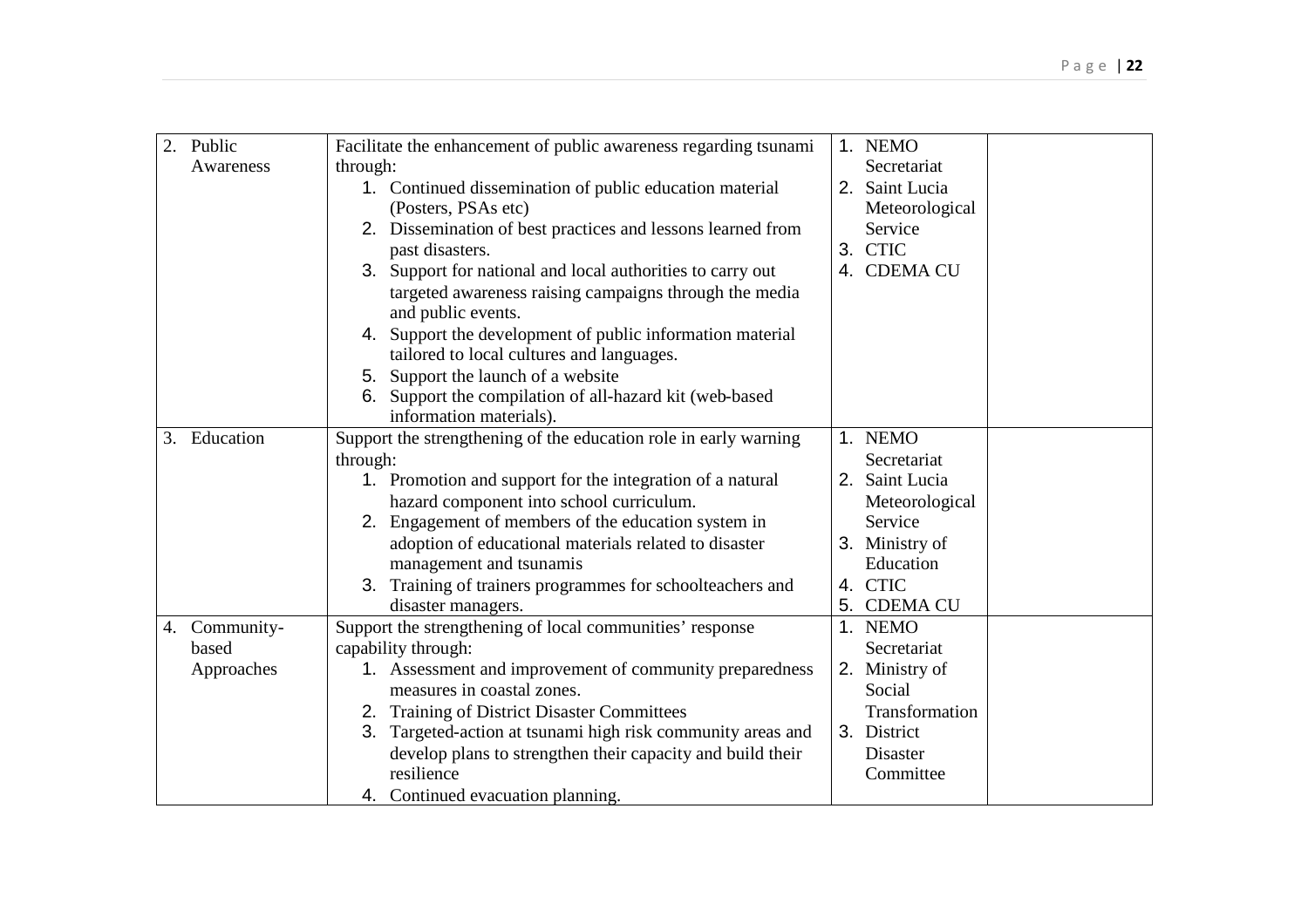| 5. | Early Warning  | Support the completion of the current core system implementation |    | 1. NEMO          |  |
|----|----------------|------------------------------------------------------------------|----|------------------|--|
|    | System         | plans through:                                                   |    | Secretariat      |  |
|    | Implementation | 1. Support the completion of Tsunami Signage with the            |    | 2. Bureau of     |  |
|    |                | <b>Bureau of Standards</b>                                       |    | <b>Standards</b> |  |
|    |                | 2. Support the need of bathometry for inundation mapping         |    | 3. Coastal Zone  |  |
|    |                | 3. Clarification and strengthening of roles among national       |    | Management       |  |
|    |                | tsunami focal points, the Saint Lucia Meteorological             |    | Unit             |  |
|    |                | Service and NEMO.                                                | 4. | Saint Lucia      |  |
|    |                | 4. Support for a faster and more dependable international        |    | Meteorological   |  |
|    |                | communication between tsunami warning centers                    |    | Service          |  |
| 6. | Tsunami Risk   | Facilitate the coordination of research development and risk     |    |                  |  |
|    | Assessment and | assessment to provide:                                           |    |                  |  |
|    | Mitigation     | 1. Consideration of tsunami building standards for               |    |                  |  |
|    |                | consideration to be part of the National Building Code.          |    |                  |  |
|    |                | 2. Knowledge exchange and training on hazard map and its         |    |                  |  |
|    |                | application strategy.                                            |    |                  |  |
|    |                | 3. Identification of hot spots with higher probability of        |    |                  |  |
|    |                | tsunami risk in the near future.                                 |    |                  |  |
|    |                | Risk factor analysis on tsunami disaster affected<br>4.          |    |                  |  |
|    |                | population.                                                      |    |                  |  |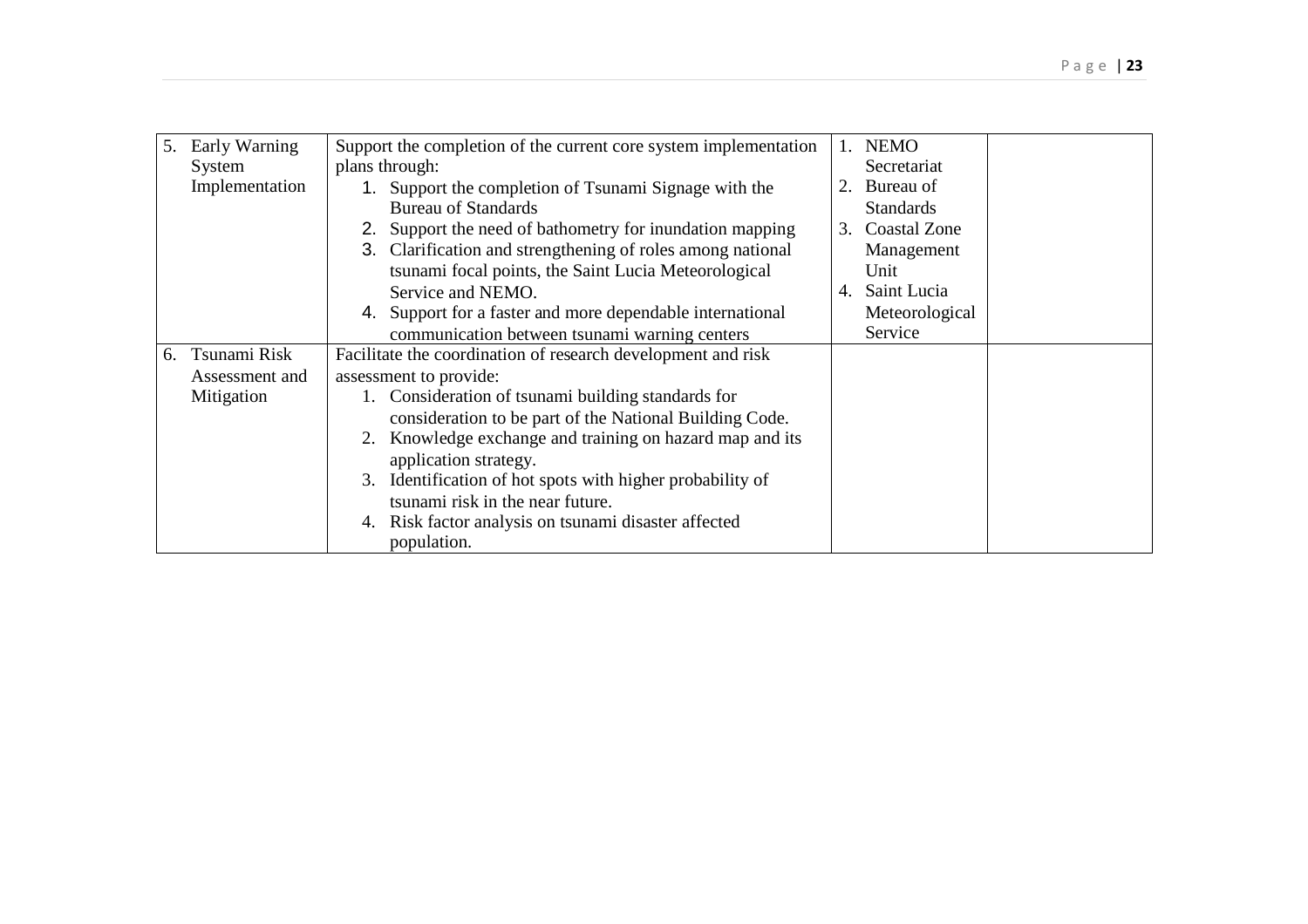### *Coastal Zone Management Advisory Committee*

As a member of the Coastal Zone Management Advisory Committee (CZMAC), NEMO shall collaborate with the Coastal Zone Unit to achieve its mandates.

### COASTAL ZONE MANAGEMENT UNIT SUSTAINABLE DEVELOPMENT AND ENVIRONMENT DEPARTMENT MINISTRY OF PHYSICAL DEVELOPMENT AND THE ENVIRONMENT **PROGRAMMING FORMAT 2010-2015**

### **PROGRAMME AREA**: *DATA ACQUISITION* CODE:

### **PROJECT ACTIVITY**: *ACQUIRE COASTAL BASELINE DATA* CODE:

### **OPERATIONAL OBJECTIVE/TARGET:** *TO BETTER GUIDE DEVELOPMENT PLANNING ON THE ISLAND*

| <b>ACTIVITIES TO BE</b><br><b>UNDERTAKEN</b>                                                                                                           | <b>PRINCIPAL</b><br><b>RESPONSIBILITY</b> | <b>CO-OPERANTS</b>                                                                                                                                                                                                  | <b>COMMENTS</b>                                                                                                                                                                                                                                                                                                         | <b>FINANCES</b>                                                                                                                                                                                                      |
|--------------------------------------------------------------------------------------------------------------------------------------------------------|-------------------------------------------|---------------------------------------------------------------------------------------------------------------------------------------------------------------------------------------------------------------------|-------------------------------------------------------------------------------------------------------------------------------------------------------------------------------------------------------------------------------------------------------------------------------------------------------------------------|----------------------------------------------------------------------------------------------------------------------------------------------------------------------------------------------------------------------|
| Acquire the following baseline<br>data:<br>Bathymetric<br>Oceanographic<br>Hyrdrodynamic<br>Finalise coastal habitat mapping<br>exercise               | <b>CZMU</b>                               | Ministries with<br>responsibilities for<br>the Government<br>geographic<br>information systems<br>database, disaster risk<br>reduction, nearshore<br>resources/fisheries,<br>development of<br>environmental policy | In 2009, as part of an EU SFA<br>2003 project coastal habitat<br>mapping exercise took place<br>from Roseau Bay, along the<br>island's west coast, to Saltibus<br>Point along the island's east<br>coast. The following habitat<br>types were mapped:<br>mangroves, beaches, cliffs,<br>sea grass beds and coral reefs. | External funds need<br>to be sourced for this<br>activity. As much as<br>possible, this activity<br>should be<br>coordinated with<br>work undertaken as<br>part of climate<br>change adaptation<br>and disaster risk |
| Development of<br>protocols/procedures for accessing<br>this information by national<br>government and non-government<br>bodies, and foreign agencies. |                                           |                                                                                                                                                                                                                     |                                                                                                                                                                                                                                                                                                                         | reduction                                                                                                                                                                                                            |